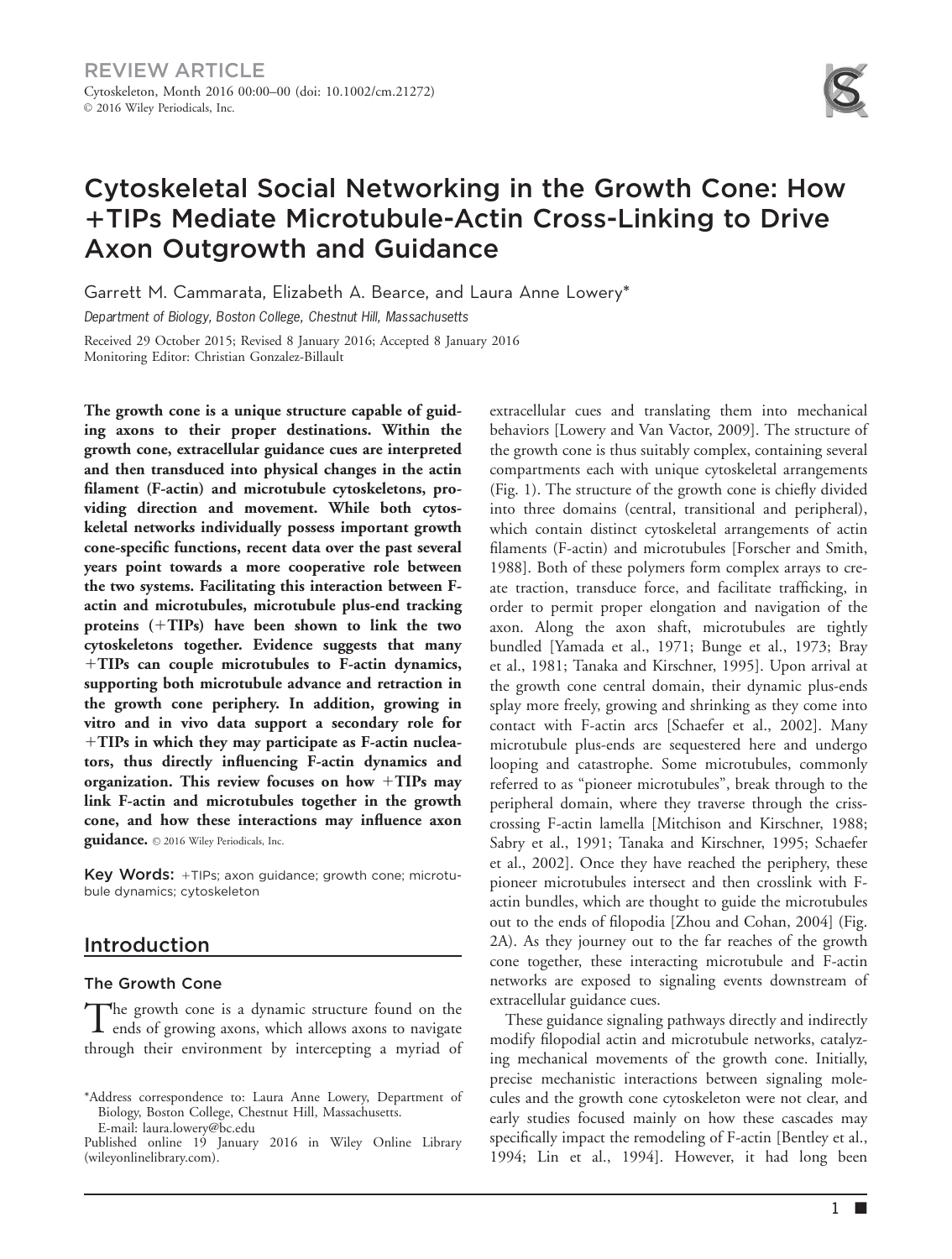established that microtubules are also important for success-



Fig. 1. Overview of the different compartments of the neuronal growth cone. The growth cone is made up of several distinct compartments, each containing unique microtubule (blue) and F-actin (red) structural elements. The central domain (gray) is comprised of stable microtubules that have entered through the axon shaft and are consolidated. These stable microtubules are hindered by F-actin arcs; structures located in the transitional domain (tan) that act as barriers for microtubule growth. Microtubules that do emerge from the transitional domain into the peripheral domain (peach) are called "pioneer microtubules". It is in this domain that pioneer microtubules are guided along Factin bundles and traverse through a lamellipodial-like F-actin network. F-actin is orientated so that their barbed plus-ends are directed towards the leading edge of the growth cone while their pointed minus-ends are directed towards the central domain. These pioneer microtubules follow the F-actin tracks as they reach the ends of filopodia. [Color figure can be viewed in the online issue, which is available at [wileyonlinelibrary.com.](http://wileyonlinelibrary.com)]

ful axon guidance [Marsh et al., 1984; Tanaka and Kirschner, 1991; Dreschel et al., 1992; Tanaka et al., 1995; Buck and Zheng, 2002]. Approximately a decade ago, an important set of studies revealed that guidance signaling pathways could evoke changes in growth cone guidance by direct modification of a specific set of proteins found on the distal tips of dynamic microtubules, the plus-end tracking proteins  $(+TIPs)$  (Fig. 2A) [Lee et al., 2004; Zhou et al., 2004]. Since then, increasing evidence has accumulated that  $+TIPs$  may be important for axon guidance and turning [Bearce et al., 2015]. However, their participation in these behaviors may stem from more than a single ability to interact with and regulate microtubules; many  $+TIPs$  interact with actin as well [Watanabe et al., 2004; Tsvetkov et al., 2007; Geraldo et al., 2008; Watanabe et al., 2009]. This affinity for both cytoskeletal networks makes  $+TIPs$ intriguing candidates as 'bilingual' networking facilitators, positioned to interact at the intersection of signaling pathway transduction and cytoskeletal remodeling. Understanding this precise junction is a dominant focus in the cell biological study of the growth cone; thus, more information is needed about how microtubules and actin work downstream of these signals and about how  $+TIPs$  may be regulating these behaviors.

#### Actin Networks in the Growth Cone

Actin dynamics have classically been credited with generating the major driving force behind growth cone steering and motility. Early on, the "clutch" hypothesis was put forth [Mitchison and Kirschner, 1988], later described as the substrate-cytoskeletal coupling model [Lin et al., 1994; Suter et al., 2000; Jay et al., 2000], which links actin dynamics to growth cone protrusion. F-actin bundles found in the peripheral domain are oriented such that their barbed plus-ends point towards the cell membrane, while their pointed minus ends are directed towards the central domain of the growth cone (Fig. 2B). F-actin lamellar networks are comprised of crisscrossed actin filaments which are located in the peripheral domain (Fig. 1). Under the effects of Factin retrograde flow [Forscher and Smith, 1988; Lin and Forscher, 1995; Medeiros et al., 2006], the actin filaments are in a constant state of polymerization (at the plus-ends) and severing/de-polymerization (at the minus ends). This affects protrusion and retraction of the actin filaments and corresponding protrusion and retraction of the growth cone [Lin and Forscher, 1995; Dent et al., 2011] (Fig. 2B). While polymerization occurs in the peripheral domain of the growth cone, F-actin buckling and severing occurs in the transition zone, likely due to mechanical strain applied by either myosin II contraction or by the pushing of Factin assembly. F-actin severing is followed by depolymerization of F-actin fragments [Medeiros et al., 2006], thus allowing free actin subunits to be recycled back to the plusend (Fig. 2B). The interaction of actin with an adhesive substrate causes the filaments to be stabilized, reducing the rate of retrograde flow and allowing polymerization at the plus-end to dominate, resulting in net growth toward the edge of the cell [Suter et al., 2000]. However, this stability is counterbalanced by a need for dynamicity within the growth cone; developing and specified axons demonstrate an intrinsically less-stable actin network compared to developing dendrites, and this instability is critical for rapid axonal outgrowth. This unstable actin cytoskeleton facilitates extension of microtubules into the periphery of the growth cone [Bradke and Dotti, 1999].

#### Microtubule Dynamics in the Growth Cone

Although it is widely accepted that the actin cytoskeleton provides a majority of the motile function in the growth cone, microtubules certainly do play an extensive role in axon guidance and outgrowth. This was initially shown by studies that demonstrated that microtubules were required for growth cone forward progression [Marsh et al., 1984; Tanaka et al., 1995]. Microtubules are dynamic structures by nature, constantly undergoing periods of polymerization followed by periods of shrinking [Kirschner et al., 1984], which seem to assist exploratory microtubules in "feeling" around the peripheral domain and making functional connections [Holy and Liebler, 1994]. Tubulin subunits  $(\alpha/\beta)$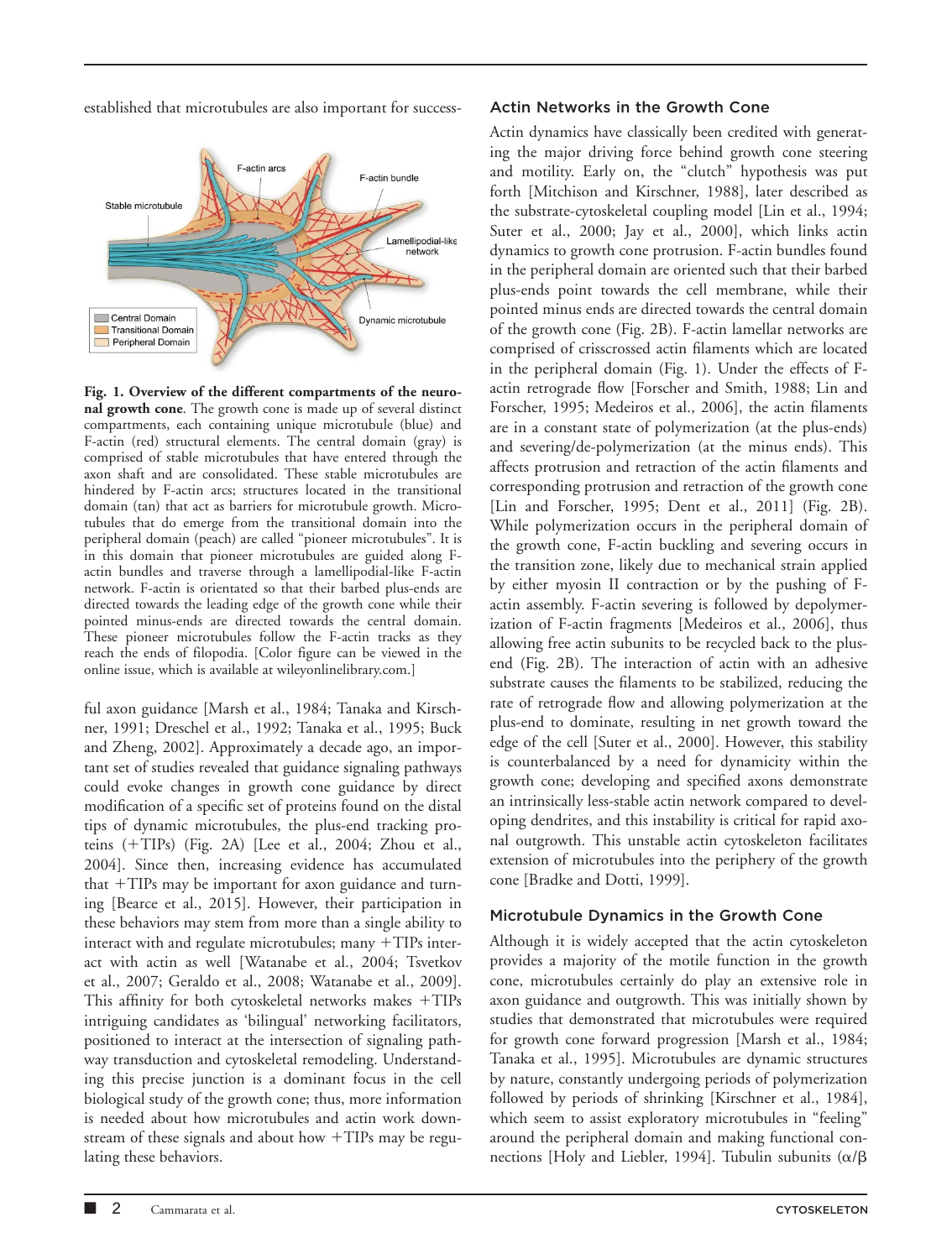A Microtubules can interact with F-actin through +TIPs





Fig. 2. Microtubule and F-actin functioning in the periphery of the growth cone. A: +TIP complexes allow pioneer microtubules to interact with F-actin bundles in the periphery. +TIP complex is not drawn to scale. B: F-actin polymerization and retrograde flow provide a constant treadmilling of actin towards the central domain. In the transitional domain, F-actin bundles are contracted and bent by myosin motor proteins while ADF/cofillin severs actin filaments into a pool of actin monomers. This pool provides G-actin that is then recycled back to the plus-end for F-actin polymerization. C: Microtubule stabilizers and destabilizers are able to control growth cone steering. Microtubules that bind stabilizers on a specific side of the growth cone will cause growth cone turning towards that axis (left). Conversely, destabilizing compounds, or regulated removal of stabilizing molecules, can cause repulsion or retraction from that area (right). D: Microtubule protrusion and advancement into the periphery can be altered through coupling with F-actin retrograde flow. When uncoupled from retrograde F-actin flow, microtubules may progress further into the periphery through polymerization and translocation/sliding. When microtubules are transiently coupled to F-actin retrograde flow, through 1TIP complexes, they follow F-actin bundles towards the ends of the filopodia. However, if microtubules are coupled strongly enough, or undergo enduring coupling, then microtubules can be translocated by F-actin retrograde flow, causing microtubule looping. E: Microtubules interact with several distinct F-actin structures throughout the growth cone. F-actin arcs surround the central domain and restrict microtubules from exploring the periphery. F-actin bundles provide tracks for growing microtubules to follow into growth cone filopodia. [Color figure can be viewed in the online issue, which is available at [wileyonlinelibrary.com](http://wileyonlinelibrary.com).]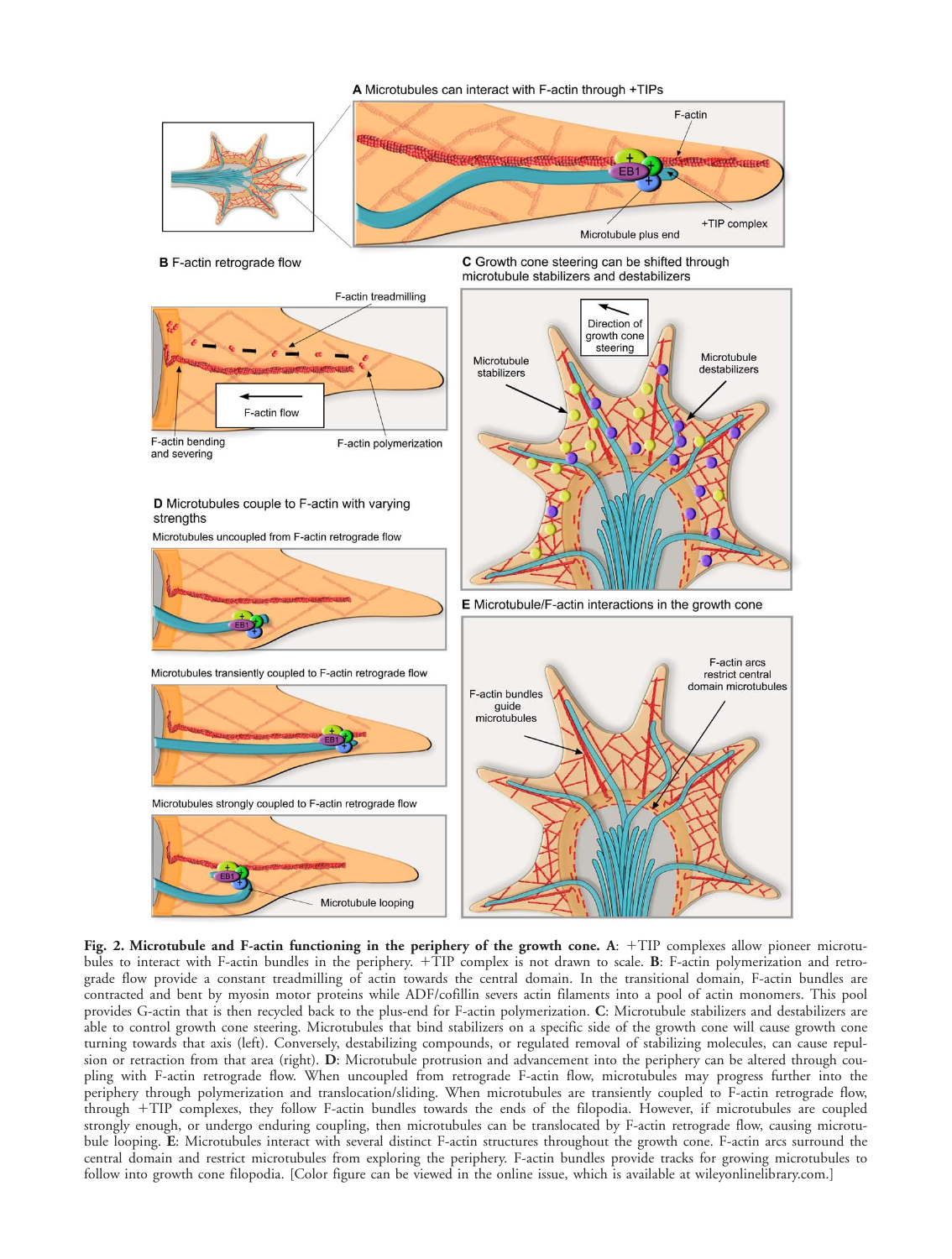tubulin heterodimers) are either added or removed at the microtubule plus-end by certain classes of  $+TIPs$  uniquely suited to this task (Fig. 2A) [Akhmanova and Steinmetz, 2008; Akhmanova et al., 2010]. (However, note that interaction of different types of  $+TIPs$  with microtubule plusends is quite complex and involves various processes and regulatory mechanisms. For review, see [Al-Bassam and Chang, 2011; Lowery and Van Vactor, 2009; Akhmanova and Steinmetz, 2008; Akhmanova and Hoogenraad, 2005; and Galjart, 2005]). Importantly, it was demonstrated that guidance cues could affect microtubule turning behaviors of the growth cone and predict overall direction of outgrowth [Sabry et al., 1991; Tanaka et al., 1995; Williamson et al., 1996; Challacombe et al., 1997; Zhou et al., 2002]. Following careful local application of a microtubule stabilizing drug, Taxol, or a depolymerizing drug, Nocodazole, a growth cone could be encouraged to turn towards or away from a specific axis [Buck and Zheng, 2002] (Fig. 2C). This led to the hypothesis that individual peripheral domain microtubules act as guidance sensors of the growth cone, helping to govern growth cone advancement and directionality [Gordon-Weeks, 2004].

### The Coupling of Microtubules to Actin Dynamics

Several studies have shown a clear connection between the role of microtubules in growth cone steering and interaction with the actin cytoskeleton [O'Connor et al., 1993; Rodriguez et al., 2003; Zhou et al., 2004; Geraldo and Gordon-Weeks, 2009]. Microtubules usually follow the same path as F-actin bundles in the peripheral zone of the growth cone, leading to the idea that F-actin provides tracks for the microtubules to follow into the periphery [Letourneau, 1983] (Fig. 2E). When actin networks were manipulated with ML-7, a myosin kinase inhibitor that produces selective loss of actin bundles and resultant growth cone collapse without significantly disrupting actin veils [Zhou et al., 2002; Zhou and Cohan, 2001], microtubules seemed to be completely removed from the peripheral domain. In addition, growth cone turning in response to guidance cues was impaired when the F-actin structure was altered under treatment of ML-7 and cytochalasin D, an actin depolymerizer [Zhou et al., 2002]. By acting as predetermined tracks for microtubule growth, actin networks may regulate or even limit microtubule advancement into the periphery [Burnette et al., 2007; Geraldo and Gordon-Weeks, 2009] (Fig. 2E). Microtubules are transiently coupled to these Factin tracks, leaving them susceptible to F-actin retrograde flow [Schaefer et al., 2002, 2008; Lee and Suter, 2008]. Coupling of exploratory microtubules to F-actin retrograde flow caused a reduction in the number of microtubules to advance into the periphery [Lin and Forscher, 1995; Zhou et al., 2002; Zhou and Cohan, 2004], and, furthermore, caused looping of microtubules back towards the central domain (Lee and Suter, 2008]. In a separate study, uncoupling of F-actin-microtubule interactions caused microtubules to progress further into the periphery [Burnette et al., 2007]. The absence of F-actin bundles was not found to influence central domain microtubules; however, when Factin arcs located in the transitional domain were disrupted, central domain microtubules were abnormally broad and irregular in appearance [Burnette et al., 2007]. This suggests that the F-actin arcs create a selective barrier in the transitional zone to limit microtubule escape into the periphery (Fig. 2E). These data indicate that F-actinmicrotubule interactions can profoundly affect growth cone morphology and extension, which, in turn, suggest that regulation of these interactions may take place downstream of guidance cue interception. We postulate that  $+TIPs$  act as signaling pathway intermediates that can affect these cytoskeletal coupling events.

### +TIPs Act as Signaling Transduction Elements to Alter Cytoskeletal Dynamics

Within the context of closely-coupled actin and microtubule networks at the 'sensory' ends of growth cone filopodia, +TIPs are in the perfect location to act as cytoskeletal "social networking" agents. +TIPs can interact with a multitude of molecules and structures including microtubules, actin filaments, and regulatory kinases, which can induce microtubule-actin crosslinking [Alvez-Silva et al., 2012; Akhmanova and Steinmetz, 2008; Geraldo et al., 2008; Tsvetkov et al., 2007; Watanabe et al., 2004; Zhou et al.,  $2004$ ]. In addition,  $+TIPs$  are very dynamic molecules and share a large interaction network with each other [Akhmanova and Steinmetz, 2008]. Furthermore, +TIPs have been demonstrated to mediate some of the F-actin-microtubule interactions that were shown to affect growth cone guidance in seminal works [Engel et al., 2014; Marx et al., 2013; Alvez-Silva et al., 2012; Hur et al., 2011; Geraldo et al., 2008; Tsvetkov et al., 2007]. +TIPs can orchestrate transient coupling events to F-actin during microtubule polymerization, thought to guide microtubules progressing into the periphery [Geraldo et al., 2008] (Fig. 2D). Excessive or enduring coupling to F-actin, through  $+TIP$  complexes, can cause microtubules to undergo retrograde flow, and thus effectively oppose microtubule outgrowth [Hur et al., 2011; Marx et al., 2013; Engle et al., 2014] (Fig. 2D). Asymmetric or spatially-regulated accumulations of these 1TIPs could therefore be imagined to couple microtubules to F-actin in a way that leads to axial steering of the growth cone. In this review, we discuss some of the current evidence showing that  $+TIPs$  may work to influence growth cone guidance, in part, through the regulation of microtubule-F-actin interactions.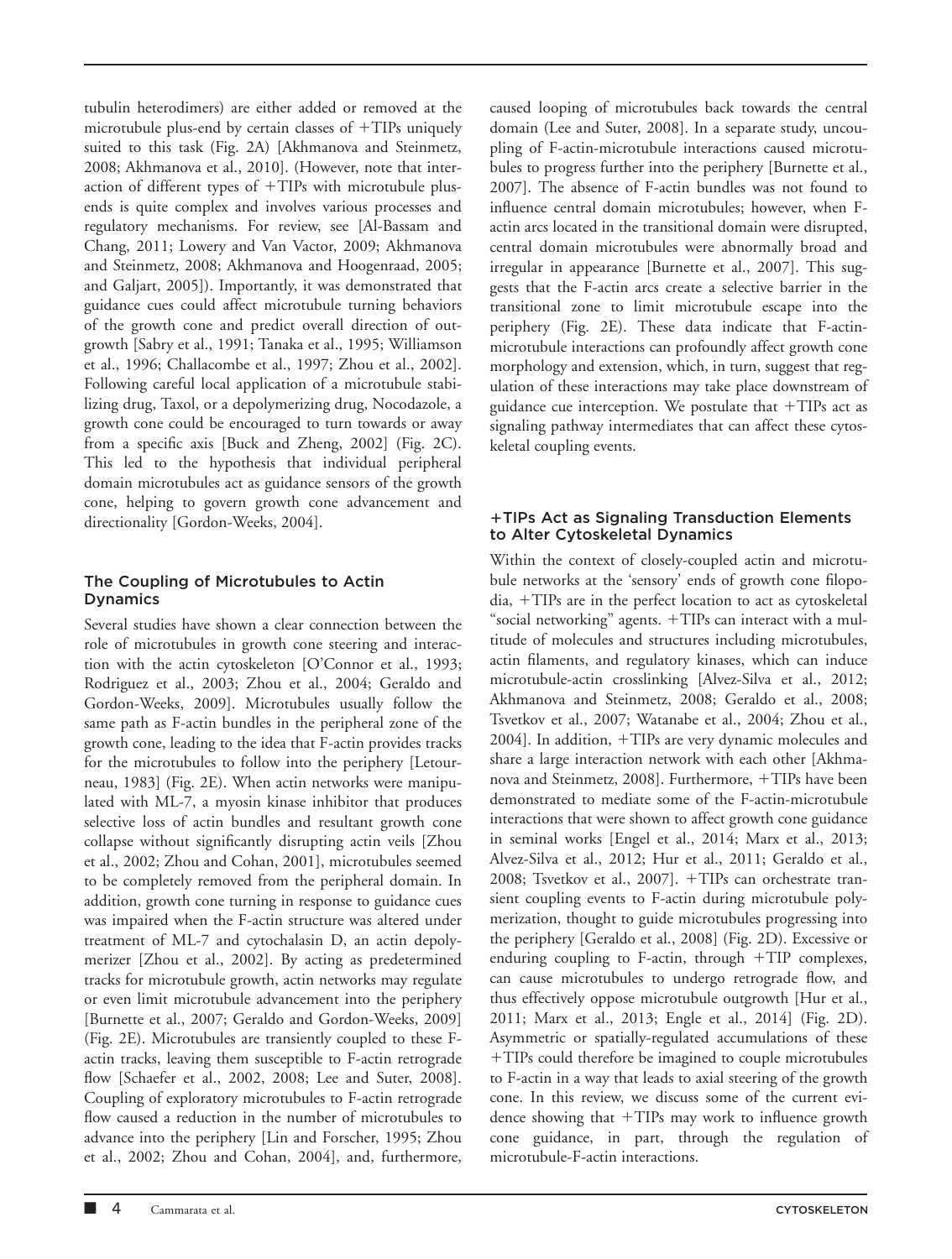

Fig. 3. Regulation of CLASP and APC- induced cytoskeletal coupling results in altered axon outgrowth events. A: The  $+$ TIPs, CLASP and APC, are found on the plus-ends of microtubules located in the periphery of the growth cone. Asymmetric localization of both CLASP (dark blue) and APC (purple) can alter microtubule protrusion and interaction with F-actin (left panel). Together, APC and CLASP bind to the plus-end, resulting in extension of the microtubule to the ends of the filopodia. APC and CLASP plus-end activity are both associated with microtubule protrusion. Dissociation of APC from the plus-ends can impair MT protrusion. CLASP lattice-binding activity can additionally compromise microtubule progression, by coupling microtubules to retrograde flow, causing microtubule looping. B GSK3 and Abl kinase signaling can affect localization of CLASP. Under high concentrations of GSK3 kinase, CLASP is phosphorylated at two distinct sites. This allows detachment from the plus-end and destabilization of the microtubule, resulting in a reduction of axon outgrowth (upper panel). Under moderate GSK3 kinase signaling, CLASP is phosphorylated on one site and localizes to the plus-end, increasing microtubule protrusion and axon growth (middle panel). A low GSK3 kinase activity and a high Abl kinase activity causes CLASP to localize along the microtubule lattice, thereby allowing microtubules to be coupled to F-actin retrograde flow and inhibiting overall axon outgrowth (lower panel). C APC is regulated by GSK3 phosphorylation in a similar manner to CLASP. Subjected to low GSK3 kinase activity, APC remains unphosphorylated and associates with the plus-end of the microtubule. Microtubules are stabilized by APC allowing microtubule growth and overall axon outgrowth to be promoted (upper panel). High GSK3 kinase activity allows APC to be phosphorylated, dissociating from the plus-end, and destabilizing the microtubule. This results in a decrease in microtubule protrusion and an inhibition in axon outgrowth (lower panel).

## Body

#### Linking Microtubules to F-Actin and Retrograde Flow

#### The First Axon Guidance-Relevant  $+TIPS$ : CLASP/APC

The first  $+TIPs$  that were identified in directing axon guidance mechanisms were CLASP and APC [Lee et al., 2004; Zhou et al., 2004]. Lee et al. showed that the CLASP1 homolog in Drosophila is downstream of Abl tyrosine kinase pathways [Lee et al., 2004], a signaling effector known to function downstream of repellent guidance cues. This initial study highlighted the localization of CLASP on "pioneer microtubules" in the growth cone peripheral domain, which were previously exhibited to follow actin filaments [Mitchison and Kirschner, 1988; Sabry, 1991; Tanaka and Kirschner, 1995; Schaefer et al., 2002] (Fig. 3A). Furthermore, when CLASP was overexpressed in Xenopus laevis growth cones, microtubules remained sequestered in the central domain and exhibited a peculiar looping phenotype [Lee et al., 2004] (Fig. 3A). This finding suggested that Abl signaling, in addition to its known role in actin remodeling [Lanier and Gertler, 2000; Wills et al., 1999, Koleske et al., 1998], could affect microtubule dynamics in the growth cone periphery via its interaction with CLASP. However, whether there was any direct communication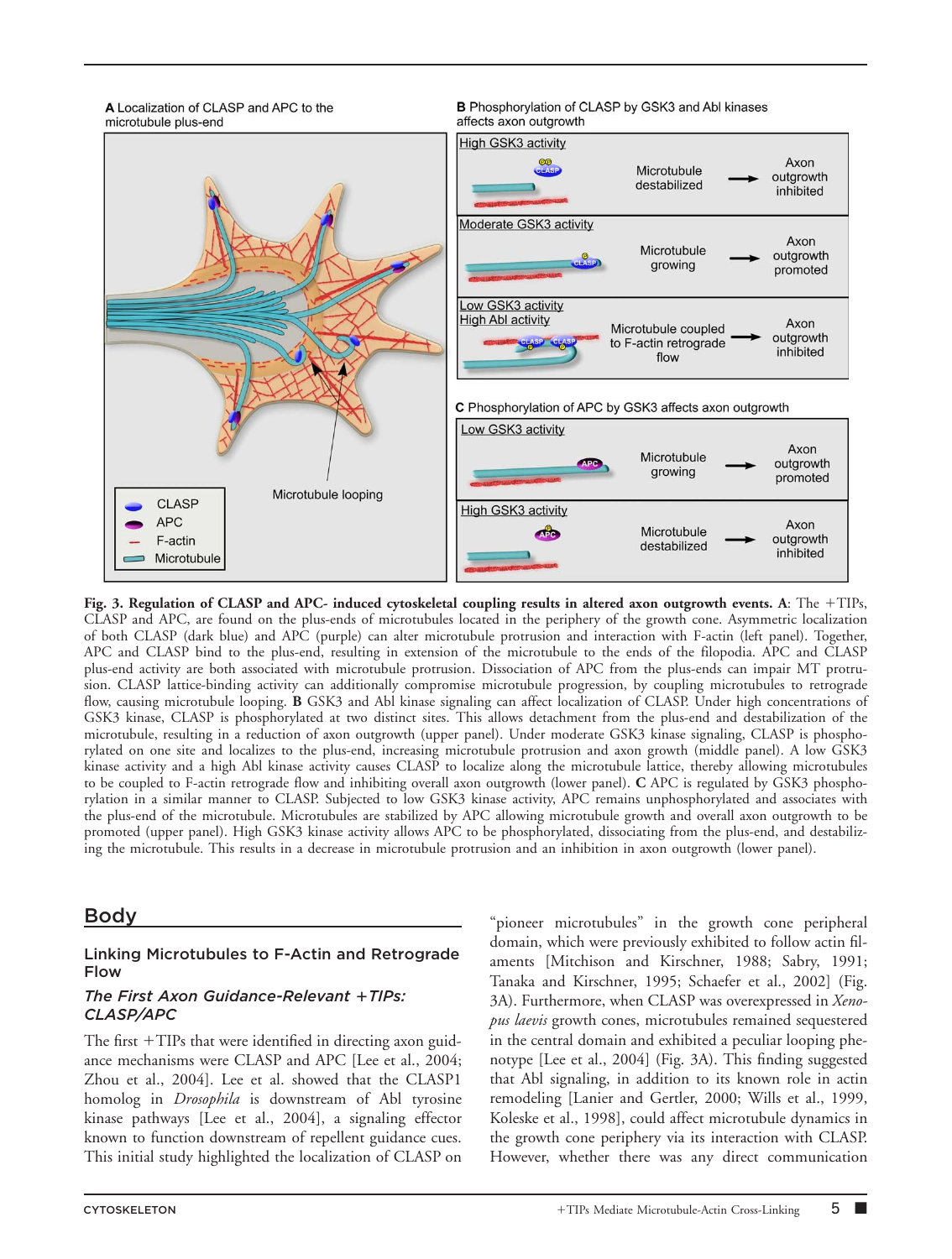between the actin and microtubule cytoskeletons by way of CLASP regulation was not completely clear.

Later studies alluded to a more direct link between CLASP, F-actin, and microtubule behaviors. Marx et al. first demonstrated that depletion of CLASP in Xenopus leads to slower velocities of microtubules growth as they exit the axonal shaft into the growth cone [Marx et al., 2013]. This phenotype was intriguing when coupled to evidence from earlier studies that had shown CLASP's ability to bind actin and microtubules through a shared domain, and CLASP's ability to undergo retrograde flow [Tsvetkov et al., 2007]. This led them to question whether it was CLASP that might be affecting microtubule coupling to Factin retrograde flow, in turn affecting microtubule forward velocities. While speckle microscopy did not illustrate any marked change in actin retrograde flow following CLASP depletion, both microtubule advances in filopodial and actin network morphology in the lamellae were disrupted. This resulted in weakened F-actin structure as well as impaired axon outgrowth [Marx et al., 2013]. These experiments supported a functional role for CLASP-mediated microtubule-F-actin crosslinking in the growth cone.

Additional studies showed that CLASP-mediated cytoskeletal coupling could be regulated downstream of both Abl and GSK3 signaling mechanisms (Fig. 3B). Engel et al. indicated that Abl possesses the ability to phosphorylate CLASP within its microtubule and F-actin binding domain [Engel et al., 2014]. When a constitutively active form of Abl was overexpressed, CLASP localization to the plus-end of the microtubule was decreased, and its interaction with actin rich structures in the central domain increased. Thus, it was postulated that Abl activity could trigger a 'switch' between the microtubule and actin binding properties of CLASP; when CLASP is heavily phosphorylated, microtubule plus-end affinity could be reduced, and CLASP may then be targeted to the microtubule lattice where it could facilitate microtubule-F-actin crosslinking. Similarly, GSK3, a serine/threonine kinase and Wnt downstream effector, was also demonstrated to regulate CLASP localization and actin-microtubule binding in both a positive and negative manner. It was found that highly active GSK3 caused phosphorylation of multiple sites along CLASP, prompting CLASP to dissociate from the plus-ends and reduce overall axon outgrowth [Hur et al., 2011]. The same study indicated that a moderate GSK3 kinase activity allowed CLASP plus-end binding to promote axon elongation, while low GSK3 kinase activity promoted CLASP accumulation to the lattice, thereby promoting association with F-actin retrograde flow and causing characteristic microtubule looping. CLASP lattice localization could be effectively mitigated by treatment with blebbistatin, a myosin II inhibitor that affects F-actin retrograde flow, thus permitting microtubules to extend into the periphery once again [Hur et al., 2011]. Together, these studies illustrate a critical role for dynamic, +TIP-mediated cytoskeletal crosslinking during axon outgrowth. Further evidence reveals that this role is not unique to CLASP, but is also shared by other +TIPs.

APC is another  $+TIP$  that emerged early on as an important mediator of microtubule-F-actin coupling during growth cone steering. APC promotes axon outgrowth by acting at the plus-end to stabilize microtubules [Zhou et al., 2004]. Also, APC undergoes phosphorylation by GSK3 in a CLASP-like manner, and its different phosphorylation states can change its interactions with the cytoskeleton. In one study, when GSK3 was inactive, APC bound to the plus-ends of microtubules, where it stabilized and promoted their outgrowth [Zhou et al., 2004] (Fig. 3C). This study demonstrated that APC-bound microtubules are located primarily in the actin-rich growth cone periphery, where GSK3 activity is repressed (Fig. 3A). Later observations indicated that this colocalization with actin structures may be a product of APC-mediated interaction, as APC was shown to interact with actin filaments in vitro and colocalize to actin structures in fibroblasts [Moseley et al., 2007]. Interestingly, APC's ability to interact with the microtubule plus-end or potentially facilitate microtubule-F-actin coupling may not only affect axon outgrowth, but also guidance and growth cone turning. APC's localization to a particular side of the growth cone caused axonal direction to change towards that side of the axis [Koester et al., 2007]. It could be speculated that spatially-restricted phosphorylation downstream of a localized signaling cascade may preferentially cause APC plus-end binding and microtubule stabilization, whereas separate signaling events on the opposite side of the growth cone may prompt microtubule-F-actin coupling and slowed microtubule velocities. Furthering this notion, loss of APC through GSK3 signaling presented large increases in microtubule looping and loss of growth cone progression [Purro et al., 2008]. While this data supports a role for APC in microtubule-F-actin coupling, the more intricate details of its regulation within the growth cone remain to be elucidated, as studies that have examined F-actin interactions with APC focused primarily on non-neuronal cells [Moseley et al., 2007; Marshall et al., 2011]. Looking beyond  $CLASP$  and  $APC$ , a number of  $+TIPS$  have also been affiliated with cytoskeletal coupling functions apart from their classical roles as microtubule regulators.

## EB1/3 Can Connect Actin Binding Proteins to the Plus-End

End-binding (EB) proteins are some of the best characterized  $+TIPs$  that regulate microtubule dynamics. The binding of EB proteins in an autonomous manner at the microtubule plus-end is sufficient to affect microtubule growth speeds and catastrophe rates [Komarova et al., 2009; Vitre et al., 2008]. However, perhaps their most powerful regulatory role centers on their ability to act as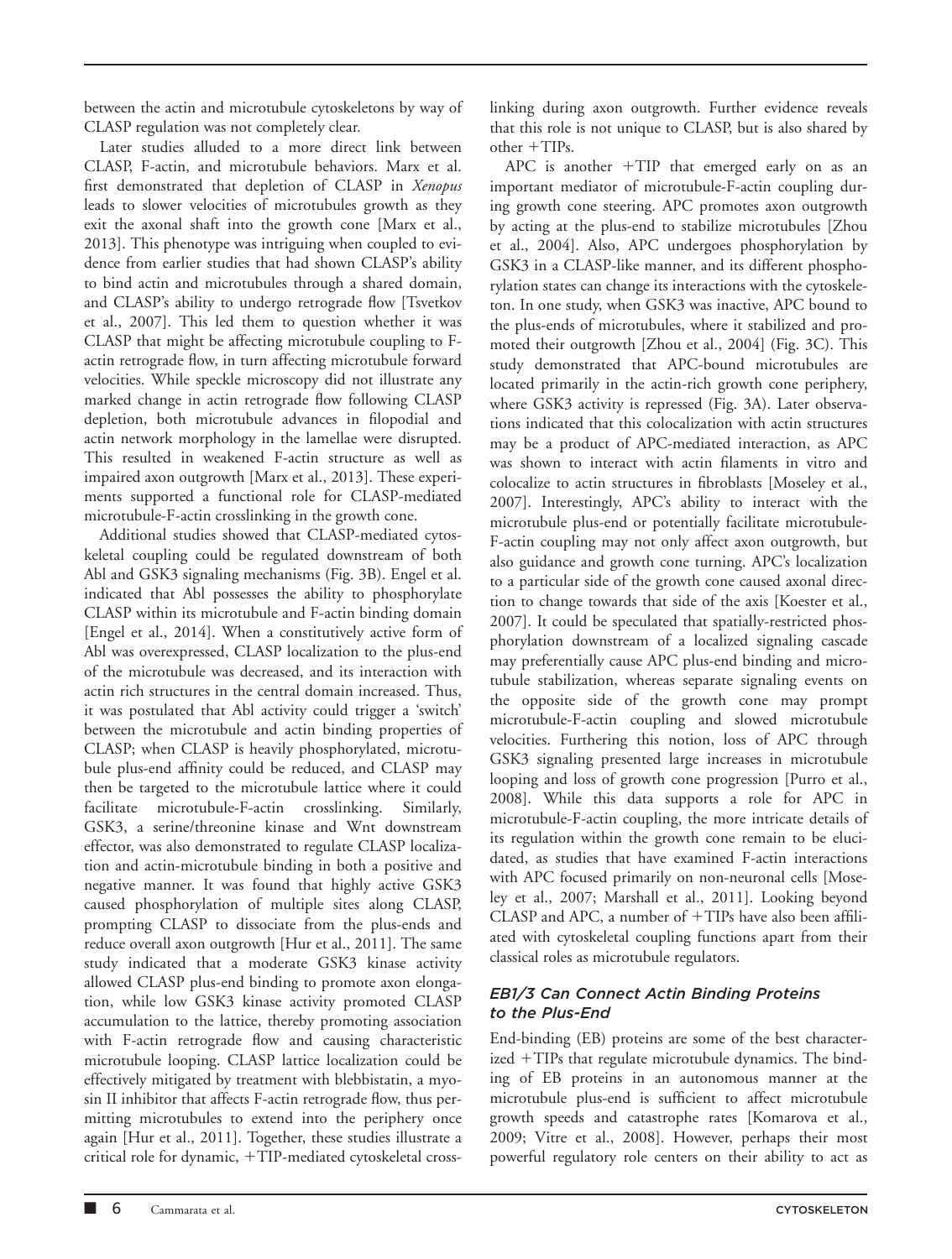A EB1/3 localizes +TIPs and actin binding proteins to microtubule plus end



C LIS1 uncouples microtubules from F-actin retrograde flow

**B** EB3 and drebrin guide and extend microtubules along F-actin



D XMAP may alter the coupling state between microtubule and F-actin cytoskeletons



Fig. 4. A wide variety of 1TIP proteins have differential effects on the coupling state of microtubules and F-actin. A: End Binding protein (EB1 and EB3) can localize numerous +TIPs as well as actin-binding proteins to the plus-end of the microtubule. Once guided and bound to the plus-end,  $+TIPs$  may alter the microtubule-F-actin coupling state, influencing microtubule protrusion and axonal outgrowth. B: EB3 interacts with actin binding protein, Drebrin, to couple microtubules to F-actin bundles. Microtubules are guided into the periphery, using drebrin bound actin filaments as tracks for further pathfinding. C: LIS1 uncouples microtubules from F-actin through a dynein dependent mechanism. When bound to microtubule plus-ends, LIS1 prevents microtubule binding to F-actin, and provides resistance to retrograde flow. D: XMAP215 may be involved in a CLASP-related mechanism, altering the binding of microtubules to F-actin in the growth cone periphery. Located beyond CLASP and EB1, XMAP215 may uniquely control coupling of microtubule to F-actin without the help of other +TIPs, although at the moment, this claim needs further support.

scaffolding proteins for other  $+TIPs$ , as well as some known actin binding proteins (Fig. 4A). This ability stems from EB1's well-known SXIP motif, which acts as a microtubule tip localization signal for a variety of proteins [Honnappa et al., 2009]. Indeed, EB1 is necessary to recruit two of the aforementioned  $+TIPs$ , APC and CLASP, to the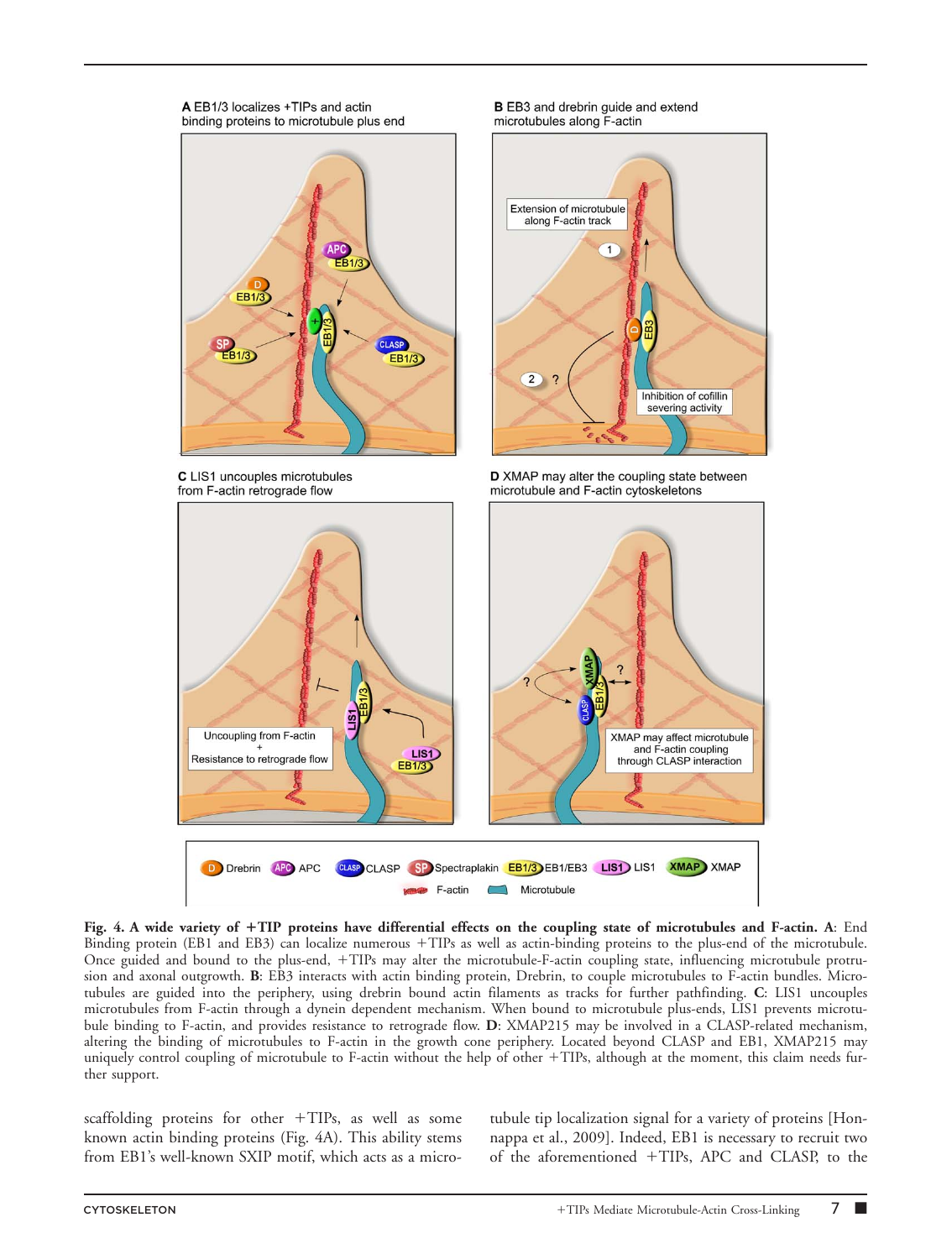plus-end, in addition to recruiting other known actin modulators, such as formins and spectraplakins [Akhmanova and Steinmetz, 2008; Honnappa et al., 2009]. In addition to  $+TIPs$ , EB1/3 have been recently shown in the growth cone to interact with the classic microtubule associated protein, MAP1B [Tortosa et al., 2013], which, in conjunction with Tau, have been shown to interact with actin filaments and alter actin dynamics [Cross et al., 1993; Pedrotti and Islam, 1996; Sharma et al., 2007]. Interaction with MAP1B caused sequestering of EB1 and EB3 into the cytosol of the growth cone. When overexpressed, MAP1B caused reduced EB binding to plus-ends, which in turn affected microtubule dynamics [Tortosa et al., 2013]. Therefore, it is important to note that EB proteins may play a central role in connecting classical MAPs and  $+TIPs$ to the regulation of actin dynamics in the growth cone.

There is also strong evidence that EB3 is involved in coupling microtubules to F-actin in the growth cone through an affiliation with the actin binding protein Drebrin [Geraldo et al., 2008; Worth et al., 2013; Tanabe et al., 2014]. EB3-bound microtubules were demonstrated to follow the tracts of F-actin bundles into peripheral filopodia, closely associating with Drebrin-bound actin (Fig. 4B). When a form of EB3 was expressed that could bind microtubules but lacked a Drebrin-interacting domain, growth cones showed arrested forward extension [Geraldo et al., 2008]. One recent study disputed this, indicating that a loss of Drebrin-binding caused only minimal effects [Dun et al., 2012]; but others have illustrated that a loss of this interaction could affect axon extension and actin-microtubule coupling in the growth cone [Geraldo et al., 2008; Worth et al., 2013; Tanabe et al., 2014; Sonego et al., 2015]. These studies indicated that Drebrin is regulated downstream of Cdk5 and potentially PTEN phosphorylation [Kreis et al., 2013; Worth et al., 2013; Tanabe et al., 2014; Sonego et al., 2015]. Cdk5 was shown to phosphorylate Drebin on Ser142, causing an open conformation that allowed both binding to actin filaments and EB3 microtubule interactions. Phosphorylated Drebrin was associated to a larger extent with actin filaments in the filopodia of growth cones [Worth et al., 2013; Tanabe et al., 2014]. Not surprisingly, phosphomimetic mutants of Drebrin increased microtubule association with filopodial actin, while phospho-dead mutants reduced this association [Worth et al., 2013]. These data point towards an EB3- Drebrin interaction that may allow exploratory microtubules to be guided into the filopodia through their dynamic interface with F-actin bundles.

Recent data in non-neuronal cells points to another possible role for coupling of EB3 and Drebrin to F-actin. Namely, Drebrin has recently been found to compete with the actin severing protein, cofilin. Although not demonstrated in vivo or in neuronal growth cones presently, Drebrin was able to compete with cofilin for binding to actin filaments in several studies [Sharma et al., 2011; Mikati et al., 2013; Grintsevich et al., 2014]. Mikati et al. indicated that using the neuron specific isoform, Drebrin A, could alter actin polymerization dynamics in vitro. One likely role of cofilin in the growth cone is to contribute to F-actin recycling following the severing of F-actin bundles, a process which is promoted through myosin II contractility in the transition zone and through mechanical forces created during F-actin assembly [Medeiros et al., 2006]. Therefore, coupling of EB3 and Drebrin to F-actin in the growth cone may potentially inhibit cofilin severing activity (Fig. 4B). This might indirectly affect how coupled microtubules may progress into the periphery and into filopodia, though this speculative function still needs rigorous growth cone-specific substantiation, as growth cone cytoskeletal dynamics may undergo unique regulation compared to other types of directed cell migration.

## LIS1 Interacts with Various Molecules to Uncouple Microtubule/F-Actin Cytoskeletons

LIS1 is a  $+TIP$  which also has links to axon formation and augmentation of microtubule-F-actin uncoupling. LIS1 was recognized early for its impacts on neural development; indeed, its name stems from findings that demonstrated that hemizygous mutations in LIS1 contributed to the severe brain malformation lissencephaly [Reiner et al., 1993]. Studies have shown that in rat and chick neurons, LIS1 can alter the microtubule-F-actin coupling state through a dynein-mediated interaction [Grabham et al., 2007]. When LIS1 and dynein were inhibited, linkage to F-actin retrograde flow was increased and microtubules were prevented from reaching the periphery. However, treatment with the myosin II inhibitor, blebbistatin, led to the rescue of microtubule extension [Grabham et al., 2007]. These data suggest that LIS1 can uncouple microtubules from the actin cytoskeleton and provide resistance to actin retrograde flow (Fig. 4C). LIS1 was also found to interact in mouse neurons with IQGAP1, a molecule widely known for its actin and microtubule cross-linking abilities in certain cell types [Kholmanskikh et al., 2003; Kholmanskikh et al., 2006]. Precisely how this LIS1- IQGAP interaction functions in coupling is not yet clear, as IQGAP's role in axon pathfinding has not been closely examined. However, as IQGAP expression has been linked with modulation of important signaling molecules, such as RhoA, Rac1, and Cdc42 [Fukata et al., 1999; Kuroda et al., 1996], an interaction between LIS1 and IQGAP could present a plausible link between microtubule-F-actin coupling and more complex downstream signaling events. With its verified role in cytoskeletal uncoupling, LIS1 offers some promise as a "balancing" mediator of other microtubule-F-actin coupling  $+TIPs$ , and its regulation and interplay with additional microtubule regulators warrants further examination.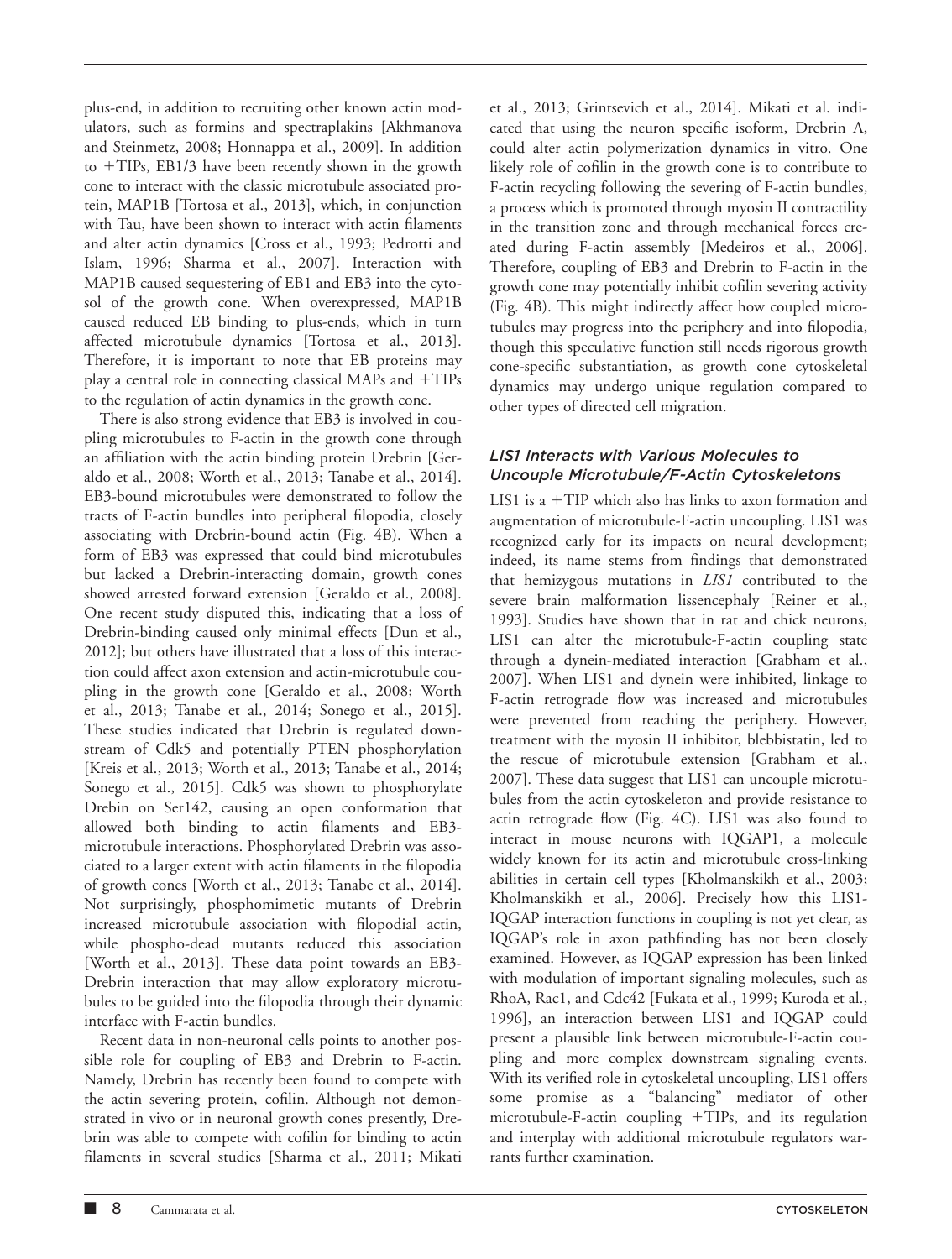### Spectraplakins Uniquely Bind Actin Filaments to the Microtubule Lattice

Spectraplakins are a class of proteins long shown to interact with both microtubules and actin cytoskeletons [Leung et al., 1999; Fuchs and Karakesisoglou, 2001; Kodama et al., 2003; Applewhite et al., 2010; Stroud et al., 2011; Suozzi et al., 2012]. However, such interactions have only recently been documented to occur at microtubule plusends [Slep et al., 2005; Applewhite et al., 2010; Alvez-Silva et al., 2012] and shown to do so within the growth cone [Alvez-Silva et al., 2012]. Several studies have demonstrated that Spectraplakins are required for microtubule protrusion and axon outgrowth [Alvez-Silva et al., 2012; Margaron et al., 2013; Ka et al., 2014], as well as filopodial formation [Sanchez-Soriano et al., 2009]. Structure-function studies of one such Spectraplakin, actin crosslinking factor 7 (ACF7), showed that it can impact microtubule organization in the growth cone, an effect that requires both microtubule and actin interaction domains [Sanchez-Soriano et al., 2009]. Spectraplakins are guided to the plus-ends of microtubules by EB1 [Alvez-Silva et al., 2012], and furthermore, actinmicrotubule interactions are controlled by Spectraplakin binding through this EB1 interaction [Alvez-Silva et al., 2012; Applewhite et al., 2013] (Fig. 4A). EB1 interactions at the plus-end conformationally change Spectraplakin shape, thus opening domains for microtubule attachment, and once in its conformationally-active form, Spectraplakins preferentially bind to the microtubule lattice, where it may interact with actin filaments [Alvez-Silva et al., 2012; Applewhite et al., 2013]. While there is much known about how Spectraplakins regulate F-actin-microtubule interactions, several aspects of this specific mechanism have not been explicitly examined in growth cones.

While interactions of Spectraplakins with other classes of 1TIPs have not been rigorously examined in neurons, non-neural data indicate that such interactions may take place to modulate F-actin-microtubule coupling. There is evidence that ACF7 may act in a manner upstream of the 1TIP, CLASP [Drabek et al., 2006]. Furthermore, a deficiency in ACF7 resulted in disorganization of peripheral microtubule bundles [van Vactor et al., 1993; Wu et al., 2008], an effect that was comparable to a CLASP deficiency [Stehbens and Wittmann, 2012]. Similarly, Spectraplakins were also shown to interact with APC near cortical focal adhesions [Zaoui et al., 2010]. Taken together with the F-actin-microtubule coupling role of these proteins individually, these data may support a more elaborate or collaborative mechanism for Spectraplakins in regulating cytoskeletal coordination.

## The Microtubule Polymerase, XMAP215, May Have Secondary Actin Mediatory Functions

XMAP215 was classically characterized as a microtubule growth enhancement protein [Gard and Kirschner, 1987] and, more recently, as a processive microtubule polymerase [Brouhard et al., 2008]. However, data over the last few years have given rise to a possible actin mediatory function of XMAP215. First, msps (minispindles), a Drosophila orthologue to XMAP215, was shown to genetically interact with and antagonize the activity of the actin binding  $+TIP$ , CLASP, during axon outgrowth events [Lowery et al., 2010]. Subsequent studies led to the discovery that ch-TOG, the XMAP215 mammalian orthologue, interacted with the +TIPs, SLAIN1/2, CLASP and CLIPs, to increase microtubule growth rates and reduce catastrophe rates [van der Vaart et al., 2011; van der Vaart et al., 2012] and that the  $+$ TIP, TACC3, promoted the microtubule polymerization function of XMAP215 [Nwagbara et al., 2014]. However, one study indicated that partial knockdown of XMAP215 in Xenopus led to increased EB1-GFP velocities specifically in growth cones. These findings were at odds with previous experiments since XMAP215 knockdown was expected to lead to decreased microtubule growth rates [Lowery et al., 2013]. However, it was demonstrated through quantitative fluorescent speckle microscopy (QFSM) that microtubule polymer translocation/sliding was altered with XMAP215 knockdown, resulting in a reversal of microtubule translocation from retrograde to anterograde movement. Given that microtubule retrograde sliding is suggested to result from frequent transient coupling with F-actin retrograde flow [Myers et al., 2006; Lu et al., 2013], it is possible that XMAP215 directly or indirectly mediates the coupling and uncoupling of microtubules to actin flow (Fig. 4D). However, whether this function could happen independently or through interactions with CLASP, a known XMAP215 and actin interactor, is still unclear. Additionally, it is also possible that microtubule translocation could be affected through microtubulemicrotubule sliding or other mechanisms. Thus, a role for XMAP215 in mediating interactions with F-actin currently remains speculative.

#### Expanding Roles for +TIPs: Evidence for Participating as F-Actin Nucleators

Emerging evidence suggests that  $+TIPs$  may additionally have a novel function at microtubule plus-ends: facilitating formation of "seeding sites" for new F-actin nucleation. Although not yet demonstrated in growth cones, mounting data links  $+TIPs$  to actin nucleation both directly and indirectly (through interactions with additional microtubule-Factin coupling proteins). These non-neural studies indicate that +TIPs possess more diverse roles than previously thought in controlling actin interactions and dynamics.

Evidence suggests that actin nucleation from microtubule plus-ends could be facilitated by interactions between APC and mDia (Fig. 5A), a formin tied to a large set of functions related to actin remodeling, such as nucleation from actin barbed ends, elongation, and bundling [Gupton et al.,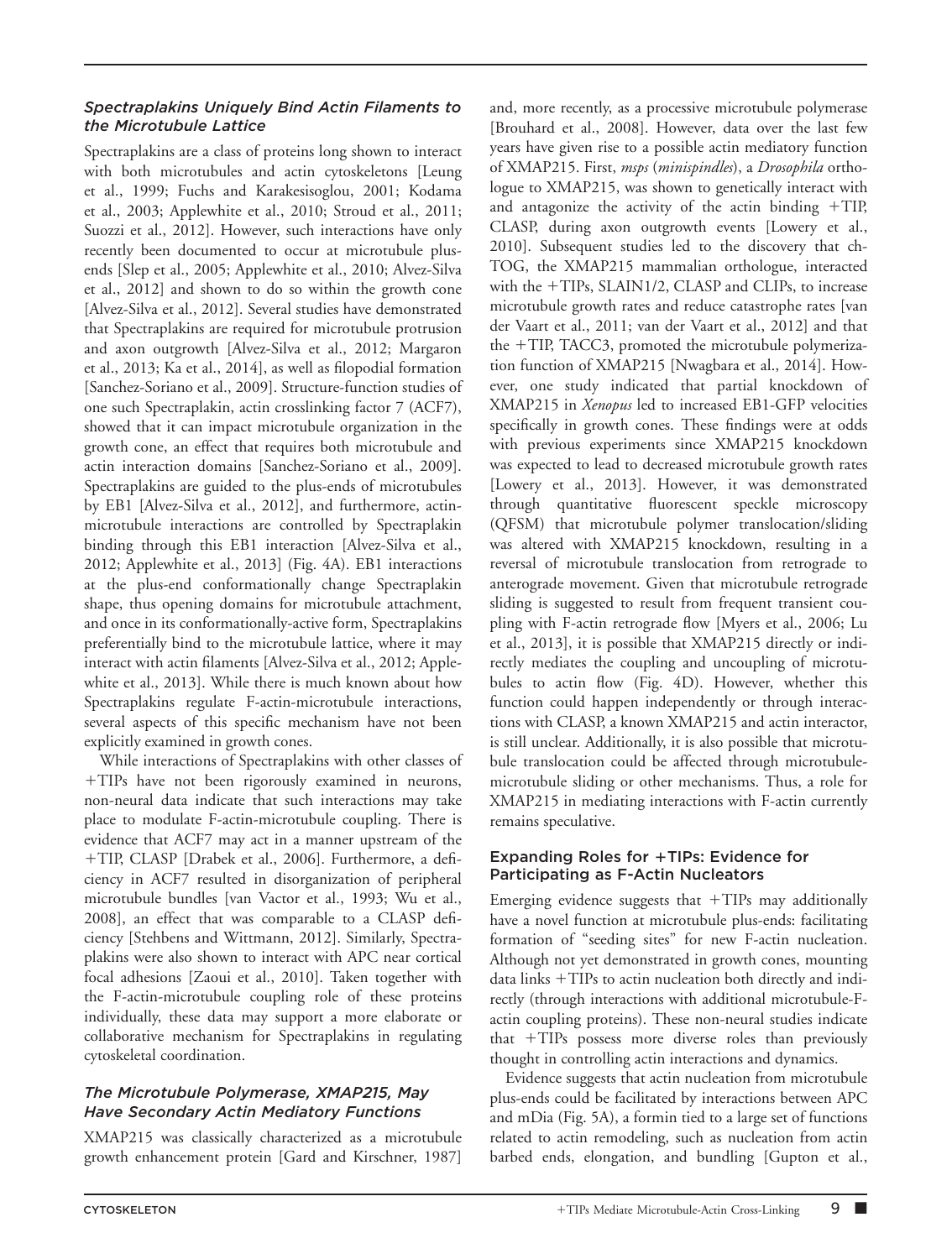

B +TIPs may interact with IQGAP to promote

Fig. 5. +TIPs may possess secondary functions as actin nucleators in the growth cone. A: APC has been shown to interact with mDia, a formin, in order to promote actin filament assembly in fibroblast cells. However, a similar mechanism may occur in the periphery of neuronal growth cones. Upon binding to the plus-end, APC may stimulate F-actin polymerization and nucleation through mDia. APC/mDia complex has also been shown to protect F-actin from capping protein. If a similar mechanism does occur in growth cones, then APC/mDia could potentially promote F-actin assembly from microtubule plus-ends and, therefore, filopodial growth. B: Several  $+TIPs$  have been shown to interact with IQGAP, an actin binding and nucleation-promoting protein, in fibroblasts, epithelial cells, and macrophages. If similarly regulated in neuronal growth cones, 1TIPs may function with IQGAP to bridge signaling cascades (i.e., CLASP and APC phosphorylation, and resultant microtubule behaviors) with with F-actin nucleation. IQGAP may promote branching of actin filaments through Arp2/3 and N-WASP. Similarly, IQGAP could interact with mDia in growth cones, promoting nucleation and F-actin polymerization. IQGAP function has largely been shown in non-neuronal cells, and these interactions are not yet confirmed in growth cones. [Color figure can be viewed in the online issue, which is available at [wileyonlinelibrary.com.](http://wileyonlinelibrary.com)]

2007; Brandt et al., 2007; Okada et al., 2010]. Additionally, mDia has been demonstrated to contain a microtubule binding domain, and it can also influence microtubule stability and organization [Palazzo et al., 2001; Ishizaki et al., 2001; Bartolini et al., 2008]. Although not necessarily considered to be a  $+TIP$ , mDia is known to interact with EB1 and with the +TIPs CLIP-170 and APC [Wen et al., 2004; Lewkowicz et al., 2008; Jaiswal et al., 2013]. In fibroblasts, EB1 and APC can complex with mDia to stabilize microtubules at the cell cortex, and this complex can be regulated downstream of the Rho GTPase, RhoA [Wen et al., 2004]. Recent studies have highlighted the importance of this complex, showing evidence of a conserved mechanism that stimulates actin filament assembly [Okada et al., 2010; Jaiswal et al., 2013]. It will be intriguing to discover whether this mechanism is conserved in filopodia of neuronal growth cones, as this may provide new understanding of how +TIPs that interact with filopodial F-actin bundles could also facilitate additional F-actin extensions and, thus, growth cone protrusion.

A APC/mDia complex may promote filopodial

CLIP-170, CLASP, and APC may also be involved in actin nucleation, by way of interactions with the actin binding protein IQGAP [Fukata et al., 2002; Watanabe et al., 2004; Galjart et al., 2005; Watanabe et al., 2009]. IQGAP is known to modulate numerous functions in actin remodeling; it interacts with Arp2/3 in epithelial and fibroblast cells to regulate actin branching [Bensenor et al., 2007; Le Clainche et al., 2007], and with mDia1 to mediate nucleation in macrophages and keratinocytes [Brandt et al., 2007; Wickstrom et al., 2010]. Furthermore, a number of studies have shown that IQGAP participates in actin crosslinking [Erickson et al., 1997; Fukata et al., 1997; Ho et al., 1999; Mateer et al., 2002] and also interacts with CLIP-170 to promote initial neurite extension and dendrite arborization [Fukata et al., 2002; Wang et al., 2007; Swiech et al., 2011]. It should also be noted that, as explained earlier, knockdown of CLASP in growth cones showed disruption in F-actin networks [Marx et al., 2013], a result which could have occurred due to altered F-actin nucleation dynamics. These  $+TIPs$ , which recruit IQGAP to pioneer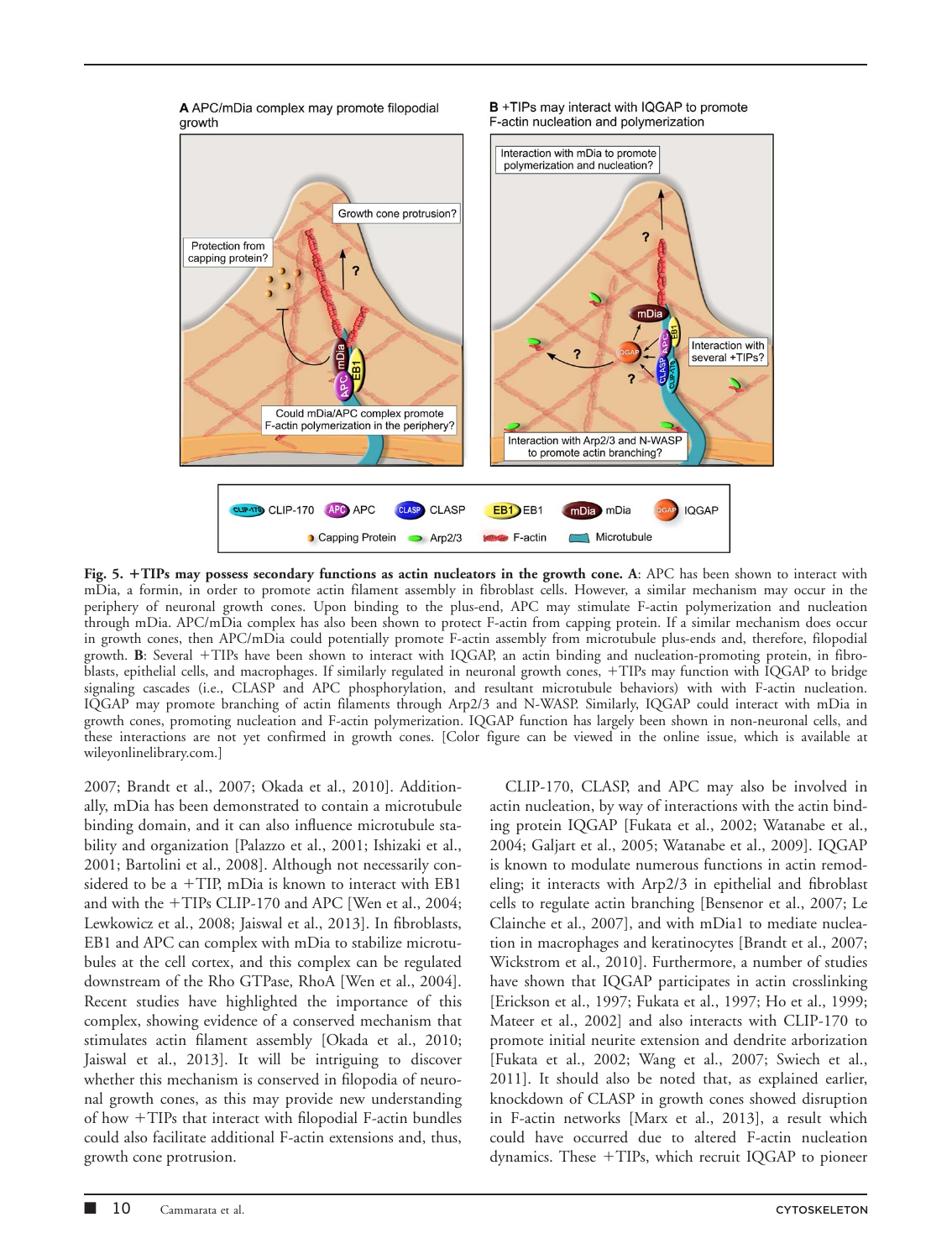| Name                                        | Possible functions                                                                                                                                                                                                                     |                                                                                                                                                       |
|---------------------------------------------|----------------------------------------------------------------------------------------------------------------------------------------------------------------------------------------------------------------------------------------|-------------------------------------------------------------------------------------------------------------------------------------------------------|
|                                             |                                                                                                                                                                                                                                        | References                                                                                                                                            |
| A: Microtubule and F-actin coupling         |                                                                                                                                                                                                                                        |                                                                                                                                                       |
| <b>CLASP</b>                                | Binds directly to actin filaments; Influences filopodial and<br>F-actin networks structure; Can couple microtubules to<br>F-actin regulated through Abl and GSK3 kinase signaling                                                      | [Tsvetkov, 2007; Marx, 2013;<br>Hur, 2011; Engel, 2014]                                                                                               |
| <b>CLIP-170</b>                             | Shown to be involved in interactions with CLASPs and IQGAP                                                                                                                                                                             | [Fukata, 2002; Galjart, 2005;<br>Akhmanova and Steinmetz, 2008]                                                                                       |
| <b>APC</b>                                  | Microtubule stabilizer; Steering of growth cone based on axis<br>of binding; Promotes decoupling of F-actin from<br>microtubules through GSK3 kinase signaling                                                                         | [Zhou, 2004; Koester, 2007;<br>Purro, 2008]                                                                                                           |
| End Binding (EB1/3)                         | Guides +TIPs to the microtubule plus-end; EB3 interacts with<br>Drebrin to couple F-actin structures to microtubules;<br>EB3/Drebrin guide microtubules along F-actin bundles;<br>EB3/Drebrin may inhibit cofillin activity            | [Akhmanova and Steinmetz, 2008;<br>Honnappa, 2009; Geraldo, 2008;<br>Worth, 2013; Tanabe, 2014;<br>Sharma, 2011; Mikati, 2013;<br>Grintsevich, 2014]  |
| LIS1                                        | Can uncouple microtubules from F-actin through dynein<br>mediated mechanism and provide resistance to F-actin<br>retrograde flow; Shown to interact with IQGAP in neurons                                                              | [Myers, 2006; Grabham, 2007;<br>Kholmanskikh, 2003,<br>Kholmanskikh, 2006]                                                                            |
| Spectraplakins                              | Interacts with microtubules and F-actin through EB1 dependent<br>mechanism; Required for proper microtubule<br>protrusion/organization and axon outgrowth; Required for<br>proper filopodial formation; May interact upstream of CLASP | [Alvez-Silva, 2012; Applewhite, 2013;<br>Margaron, 2013; Ka, 2014;<br>Sanchez-Soriano, 2009;<br>Drabek, 2006]                                         |
| XMAP215                                     | May alter coupling state of microtubules and F-actin<br>(potentially through CLASP); Interacts with +TIPs,<br>SLAIN1/2, CLASP and CLIPs                                                                                                | [Lowery, 2013; Lowery, 2010;<br>Van der Vaart, 2011;<br>Van der Vaart, 2012]                                                                          |
| B: Speculative F-actin nucleation functions |                                                                                                                                                                                                                                        |                                                                                                                                                       |
| APC/mDia                                    | Could facilitate actin nucleation and bundling of F-actin<br>through interactions at microtubule plus-end; mDia can<br>interact with EB1, APC and CLIP-170; mDia can influence<br>microtubule stability and organization               | [Jaiswal, 2013; Okada 2010;<br>Lewkowicz, 2008; Wen, 2004;<br>Bartolini, 2008; Palazzo, 2001;<br>Ishizaki, 2001]                                      |
| <b>IQGAP</b>                                | Interacts with Arp2/3 to regulate actin branching; Interacts<br>with mDia to mediate nucleation; Interacts with +TIPs<br>CLIP-170, CLASP and APC; Shown to crosslink<br>actin filaments                                                | [Le Clainche, 2007; Bensenor, 2007;<br>Brandt, 2007; Wickstrom, 2010;<br>Fukata, 2002; Watanabe, 2004;<br>Galjart, 2005; Watanabe, 2009;<br>Erickson] |

### Table I. An Overview of the Possible Functions +TIPs Use to Link Microtubules and F-Actin in the Neuronal Growth Cone

A Several +TIPs that have been demonstrated to couple microtubules to F-actin structures directly, or indirectly through actin binding proteins and other +TIPs. B +TIPs may possess a secondary function as promoters of actin nucleation dynamics, shown through interactions with mDia and IQGAP in non-neuronal cells.

microtubule plus-ends, could facilitate similar mechanisms to nucleate actin structures in the growth cone.

#### An Early Model for How +TIP-Directed Microtubule and F-Actin Interactions Control Guidance

Although evidence for how  $+TIPs$  control axon guidance through microtubule/F-actin interaction remains in its early stages, a basic model may be put forward. While microtubules actively extend into the periphery of the growth cone, they are in regular contact with F-actin. Depending on the specific configuration of  $+TIPs$  localizing to the plus-end [Zhou et al., 2004; Tsvetkov et al., 2007; Akhmanova and Steinmetz, 2008; Geraldo et al., 2008; Alvez-Silva et al., 2012], as well as the accumulation of localized signaling molecules [Tanaka et al., 1995; Sabry et al., 2001; Zhou et al., 2002], microtubules may couple with F-actin retrograde flow through both F-actin bundles in the periphery and F-actin arcs in the transitional domain [Schaefer et al., 2002; Zhou et al., 2002; Burnette et al., 2007; Lee and Suter, 2008; Geraldo and Gordon-Weeks, 2009]. While prevention of microtubule extension through the coupling to retrograde flow would cause an inhibition of forward growth cone progression [Lin and Forscher, 1995; Zhou et al., 2002; Zhou and Cohan, 2004], it may be that an asymmetrical coupling of microtubules to F-actin throughout the growth cone causes some microtubules to progress forward while others retract, which can result in altered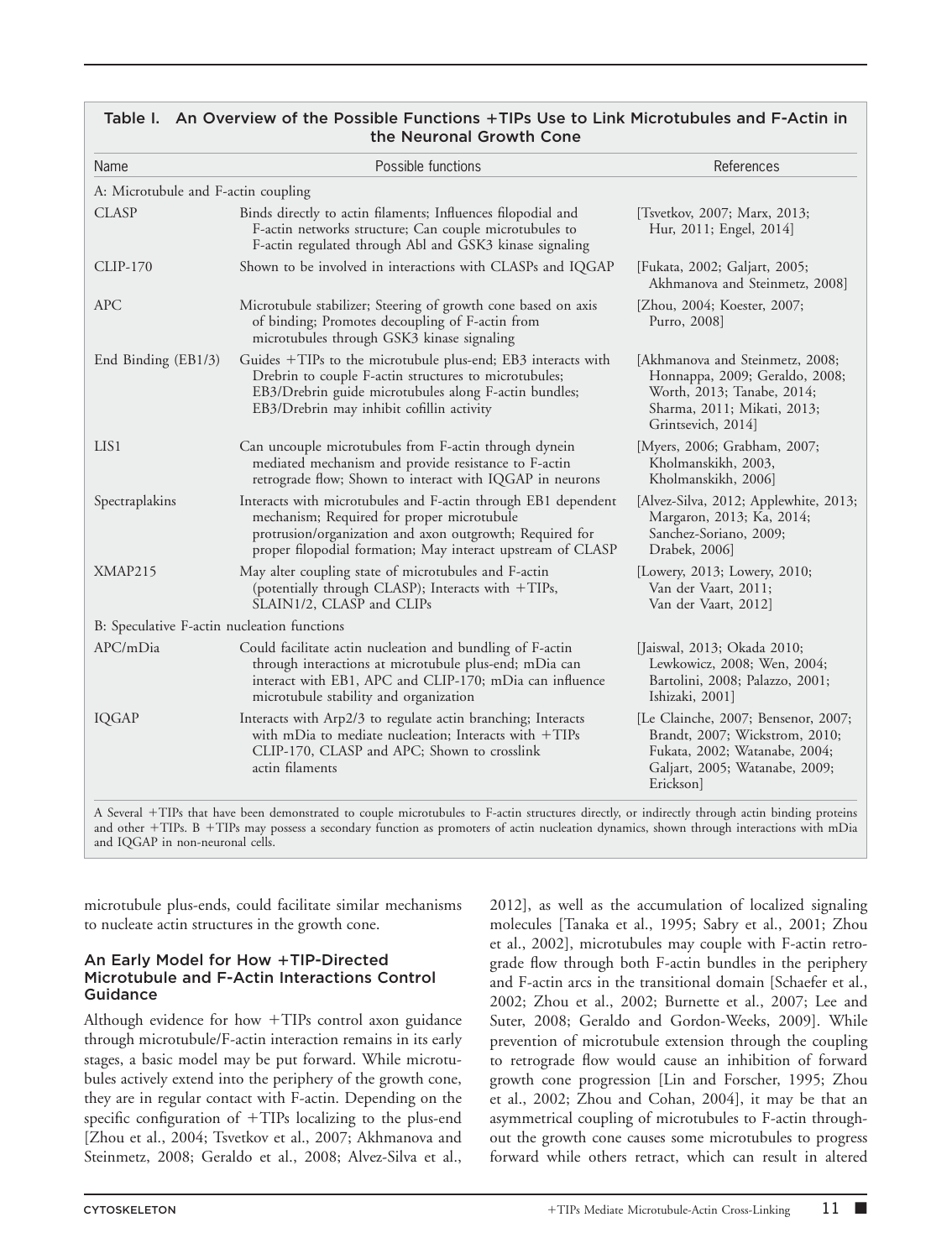steering of the growth cone [Buck and Zheng, 2002]. Some +TIPs that do couple microtubules to actin, like EB1 and the actin binding protein drebrin, may not cause microtubule looping back to the central domain, but instead allow transient coupling of microtubules along F-actin bundles [Geraldo et al., 2008]. This may effectively guide microtubules out alongside F-actin, thereby allowing polymerization to dominate and extend microtubules further into the periphery. There is some evidence that the appropriate balance of these persistent or transient coupling behaviors (or alternatively, complete dissociation from the plus-end) is influenced by  $+TIP$  modifications downstream of signaling kinases [Lee et al., 2004; Zhou et al., 2004; Hur et al., 2011; Engel et al., 2014], thus linking microtubule and actin behaviors to the guidance molecules encountered by the remodeling growth cone. However, as future studies investigate additional details of microtubule and F-actin interactions, more advanced models will undoubtedly be put forward.

## Conclusions and Perspectives

The growth cone requires collaborative and dynamic coordination of the F-actin and microtubule cytoskeletons in order to properly navigate the extracellular cues presented to it within the developing embryo. Coupling and uncoupling mechanisms between the two cytoskeletons can alter localization of microtubules, thus promoting their retraction or protrusion. Similarly, closely-linked microtubules and F-actin can be exposed to the same local signaling cascades, allowing them to undergo coordinated remodeling. 1TIPs are increasingly demonstrated to act in this capacity, as they can serve as both modulators of plus-end dynamicity and microtubule-F-actin cross linkers, which can be dynamically regulated by phosphorylation events downstream of guidance cue signaling pathways. Extracellular signaling cues can therefore be translated through actin/ microtubule binding into growth cone outgrowth and turning events. A secondary mechanism  $+TIPs$  may employ in growth cones is their ability to stimulate actin nucleation, a function that may be especially relevant in the far reaches of the growth cone filopodia. While significant strides have been made in unraveling how certain  $+TIPs$  may act on both F-actin and microtubule cytoskeletons, and the ramifications that these interactions lend to growth cone behaviors, several chief broad questions remain unanswered.

Although we know many details about certain  $+TIPs$ and how they can affect microtubule/actin dynamics, much of this research was not conducted in neurons. There is evidence that +TIPs can serve growth cone-specific functions, rather than behaving consistently across different cell types [Stepanova et al., 2003; Lowery et al., 2013]. Thus, it is both valuable and necessary to continue studying the functions of  $+TIPs$  both in and outside of the neural context. Future studies of  $+TIPs$  such as the formins and Spectraplakins, which have been examined chiefly in fibroblasts and epidermal cells, may reveal that they function in unique roles during axon guidance.

It is also important to note that our known library of 1TIPs is still expanding (Table I). The more recently identified small kinetochore-associated protein, SKAP [Dunsch et al., 2011], was also shown to bind to EB1 and IQGAP in order to mediate microtubule steering and protrusion in HEK cells [Cao et al., 2015]. However, it remains to be seen whether this association with IQGAP may also indicate a role in microtubule-F-actin crosslinking events. In addition to SKAP, mitotic interactor and substrate of Plk-1 protein, MISP, has been recently demonstrated to interact with EB1 as well as to colocalize with the actin cytoskeleton and focal adhesion proteins [Maier et al., 2013]. Although its ability to act as a  $+TIP$  on microtubule plus-ends has not been confirmed, it would be interesting to see the potential role it could play in mediating microtubule and F-actin interactions. As identification of TIPs increases, we must examine their interactions with F-actin and focal adhesion proteins, with signaling cascades, and with one another, in order to fully understand their roles in guidance behaviors.

Over the last several years there have been significant advances in the types of techniques used to study the cell biological interactions within growth cones. Techniques like live brain imaging [Leung and Holt, 2012] allow researchers to follow growth cones in living tissue. Also, recent biochemical assays employing the protein TIPact, a minimalist molecule containing microtubule and actin binding domains, could potentially be used to uncover more information on how these two cytoskeletons interact [Lopez et al., 2014]. Furthermore, the use of super resolution microscopy techniques has also increased, allowing for image resolution that extends beyond the diffraction limit of light and confocal microscopes. Specifically, recent experiments on photoactivatable complimentary fluorescent (PACF) proteins have shown precise super resolution images of EB1 tracking along the microtubule plus-ends [Xia et al., 2014]. These techniques may vastly benefit our understanding of the inner workings of actin-microtubule interactions.

## Acknowledgments

The authors thank Elizabeth McNeill as well as members of the Lowery Lab for helpful discussions and suggestions. L.A.L. is funded by National Institutes of Health R00 MH095768, and E.A.B. is funded by a National Science Foundation Graduate Research Fellowship (DGE-1258923).

### References

Akhmanova A, Hoogenraad CC. 2005. Microtubule plus-endtracking proteins: mechanisms and functions. Current Opin Cell Biol 17:47–54.

Akhmanova A, Steinmetz MO. 2008. Tracking the ends: a dynamic protein network controls the fate of microtubule tips. Nat Rev Mol Cell Biol 9:309–322.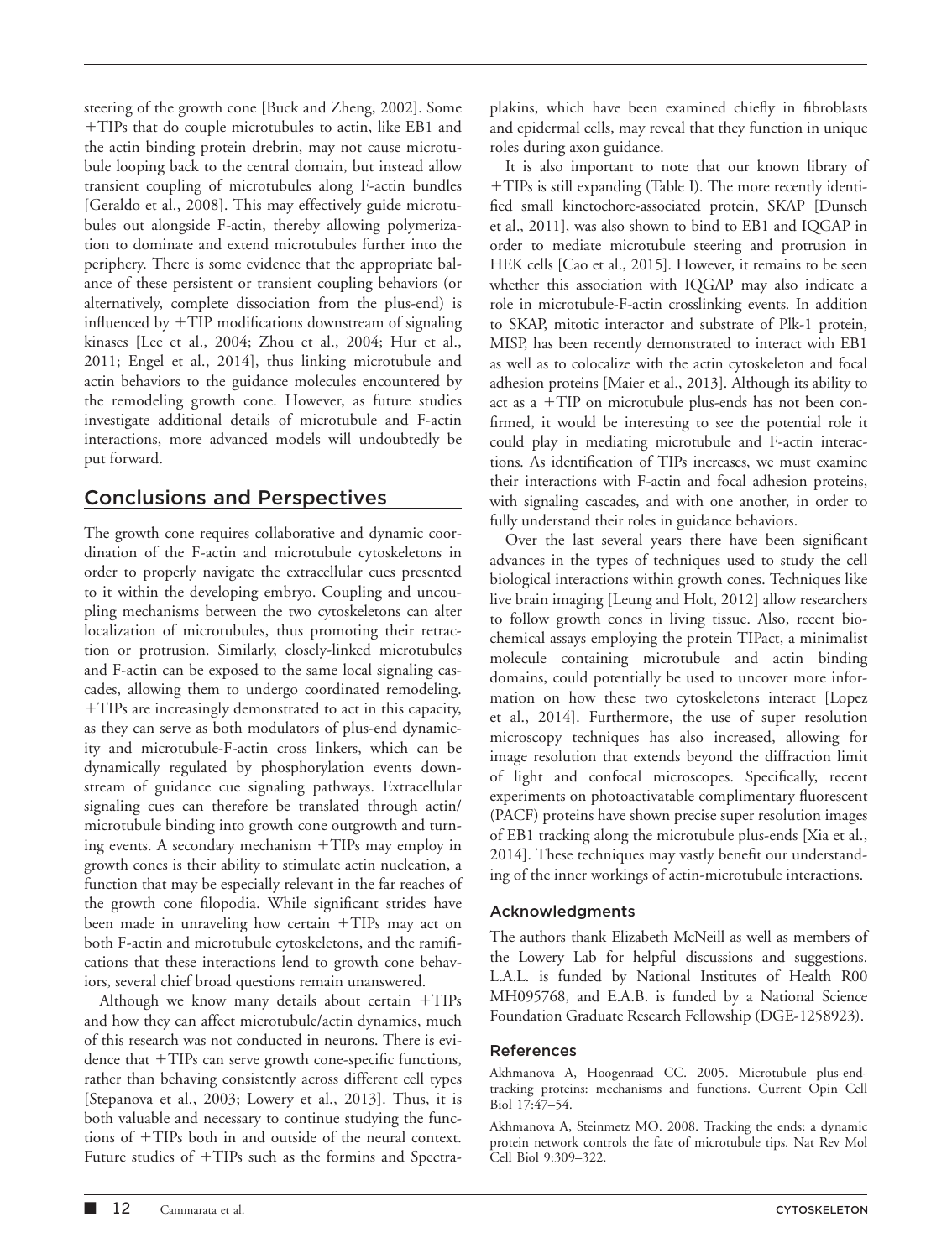Akhmanova A, Steinmetz MO. 2010. Microtubule +TIPs at a glance. J Cell Sci 123:3415–3419.

Al-Bassam J, Chang F. 2011. Regulation of microtubule dynamics by TOG-domain proteins XMAP215/Dis1 and CLASP. Trends Cell Biol 21:604–614.

Alves-Silva J, Sánchez-Soriano N, Beaven R, Klein M, Parkin J, Millard TH, Bellen HJ, Venken KJT, Ballestrem C, Kammerer RA, et al. 2012. Spectraplakins promote microtubule-mediated axonal growth by functioning as structural microtubule-associated proteins and EB1-dependent  $+TIPs$  (tip interacting proteins). J Neurosci 32:9143–9158.

Applewhite DA, Grode KD, Keller D, Zadeh AD, Slep KC, Rogers SL. 2010. The spectraplakin Short stop is an actin-microtubule cross-linker that contributes to organization of the microtubule network. Mol Biol Cell 21:1714–1724.

Bartolini F, Moseley JB, Schmoranzer J, Cassimeris L, Goode BL, Gundersen GG. 2008. The formin mDia2 stabilizes microtubules independently of its actin nucleation activity. J Cell Biol 181:523– 536.

Bearce EA, Erdogan B, Lowery LA. 2015. TIPsy tour guides: how microtubule plus-end tracking proteins (+TIPs) facilitate axon guidance. Frontiers Cell Neurosci 9:241.

Benseñor LB, Kan H-M, Wang N, Wallrabe H, Davidson LA, Cai Y, Schafer DA, Bloom GS. 2007. IQGAP1 regulates cell motility by linking growth factor signaling to actin assembly. J Cell Sci 120: 658–669.

Bentley D, O'Connor TP. 1994. Cytoskeletal events in growth cone steering. Current Opin Neurobiol 4:43–48.

Bradke F, Dotti CG. 1999. The role of local actin instability in axon formation. Science (New York, N.Y.) 283:1931–1934.

Brandt DT, Marion S, Griffiths G, Watanabe T, Kaibuchi K, Grosse R. 2007. Dia1 and IQGAP1 interact in cell migration and phagocytic cup formation. J Cell Biol 178:193–200.

Bray D, Bunge MB. 1981. Serial analysis of microtubules in cultured rat sensory axons. J Neurocytol 10:589–605.

Brouhard GJ, Stear JH, Noetzel TL, Al-Bassam J, Kinoshita K, Harrison SC, Howard J, Hyman AA. 2008. XMAP215 is a processive microtubule polymerase. Cell 132:79–88.

Buck KB, Zheng JQ. 2002. Growth cone turning induced by direct local modification of microtubule dynamics. J Neurosci 22:9358– 9367.

Bunge MB. 1973. Fine structure of nerve fibers and growth cones of isolated sympathetic neurons in culture. J Cell Biol 56: 713–735.

Burnette DT, Schaefer AW, Ji L, Danuser G, Forscher P. 2007. Filopodial actin bundles are not necessary for microtubule advance into the peripheral domain of Aplysia neuronal growth cones. Nat Cell Biol 9:1360–1369.

Cross D, Vial C, Maccioni RB. 1993. A tau-like protein interacts with stress fibers and microtubules in human and rodent cultured cell lines. J Cell Sci 105:51–60.

Dent EW, Gupton SL, Gertler FB. 2011. The growth cone cytoskeleton in Axon outgrowth and guidance. Cold Spring Harbor Perspect Biol 3:1–39.

Drabek K, van Ham M, Stepanova T, Draegestein K, van Horssen R, Sayas CL, Akhmanova A, ten Hagen T, Smits R, Fodde R, et al. 2006. Role of CLASP2 in microtubule stabilization and the regulation of persistent motility. Current Biol 16:2259–2264.

Drechsel DN, Hyman AA, Cobb MH, Kirschner MW. 1992. Modulation of the dynamic instability of tubulin assembly by the microtubule-associated protein tau. Mol Biol Cell 3:1141–1154.

Dun X-p, Bandeira de Lima T, Allen J, Geraldo S, Gordon-Weeks P, Chilton JK. 2012. Drebrin controls neuronal migration through the formation and alignment of the leading process. Mol Cell Neurosci 49:341–350.

Dunsch AK, Linnane E, Barr FA, Gruneberg U. 2011. The astrinkinastrin/SKAP complex localizes to microtubule plus ends and facilitates chromosome alignment. J Cell Biol 192:959–968.

Engel U, Zhan Y, Long JB, Boyle SN, Ballif BA, Dorey K, Gygi SP, Koleske AJ, VanVactor D. 2014. Abelson phosphorylation of CLASP2 modulates its association with microtubules and actin. Cytoskeleton 71:195–209.

Erickson JW, Cerione RA, Hart MJ. 1997. Identification of an actin cytoskeletal complex that includes IQGAP and the Cdc42 GTPase. J Biol Chem 272:24443–24447.

Forscher P, Smith SJ. 1988. Actions of cytochalasins on the organization of actin filaments and microtubules in a neuronal growth cone. J Cell Biol 107:1505–1516.

Fuchs E, Karakesisoglou I. 2001. Bridging cytoskeletal intersections. Genes Dev 15:1–14.

Fukata M, Kuroda S, Fujii K, Nakamura T, Shoji I, Matsuura Y, Okawa K, Iwamatsu A, Kikuchi A, Kaibuchi K. 1997. Regulation of cross-linking of actin filament by IQGAP1, a target for Cdc42. J Biol Chem 272:29579–29583.

Fukata M, Kuroda S, Nakagawa M, Kawajiri A, Itoh N, Shoji I, Matsuura Y, Yonehara S, Fujisawa H, Kikuchi A, et al. 1999. Cdc42 and Rac1 regulate the interaction of IQGAP1 with -catenin. J Biol Chem 274:26044–26050.

Fukata M, Watanabe T, Noritake J, Nakagawa M, Yamaga M, Kuroda S, Matsuura Y, Iwamatsu A, Perez F, Kaibuchi K. 2002. Rac1 and Cdc42 capture microtubules through IQGAP1 and CLIP-170. Cell 109:873–885.

Galjart N. 2005. CLIPs and CLASPs and cellular dynamics. Nat Rev Mol Cell Biol 6:487–498.

Geraldo S, Gordon-Weeks PR. 2009. Cytoskeletal dynamics in growth-cone steering. J Cell Sci 122:3595–3604.

Geraldo S, Khanzada UK, Parsons M, Chilton JK, Gordon-Weeks PR. 2008. Targeting of the F-actin-binding protein drebrin by the microtubule plus-tip protein EB3 is required for neuritogenesis. Nat Cell Biol 10:1181–1189.

Gordon-Weeks PR. 2004. Microtubules and growth cone function. J Neurobiol 58:70–83.

Grabham PW, Seale GE, Bennecib M, Goldberg DJ, Vallee RB. 2007. Cytoplasmic dynein and LIS1 are required for microtubule advance during growth cone remodeling and fast axonal outgrowth. J Neurosci 27:5823–5834.

Grintsevich EE, Reisler E. 2014. Drebrin inhibits cofilin-induced severing of F-actin. Cytoskeleton 71:472–483.

Gupton SL, Eisenmann K, Alberts AS, Waterman-Storer CM. 2007. mDia2 regulates actin and focal adhesion dynamics and organization in the lamella for efficient epithelial cell migration. J Cell Sci 120:3475–3487.

Ho YD, Joyal JL, Li Z, Sacks DB. 1999. IQGAP1 integrates Ca2+/calmodulin and Cdc42 signaling. J Biol Chem 274:464-470.

Holy TE, Leibler S. 1994. Dynamic instability of microtubules as an efficient way to search in space. Proc Natl Acad Sci 91:5682– 5685.

Honnappa S, Gouveia SM, Weisbrich A, Damberger FF, Bhavesh NS, Jawhari H, Grigoriev I, van Rijssel FJA, Buey RM, Lawera A, et al. 2009. An EB1-binding motif acts as a microtubule tip localization signal. Cell 138:366–376.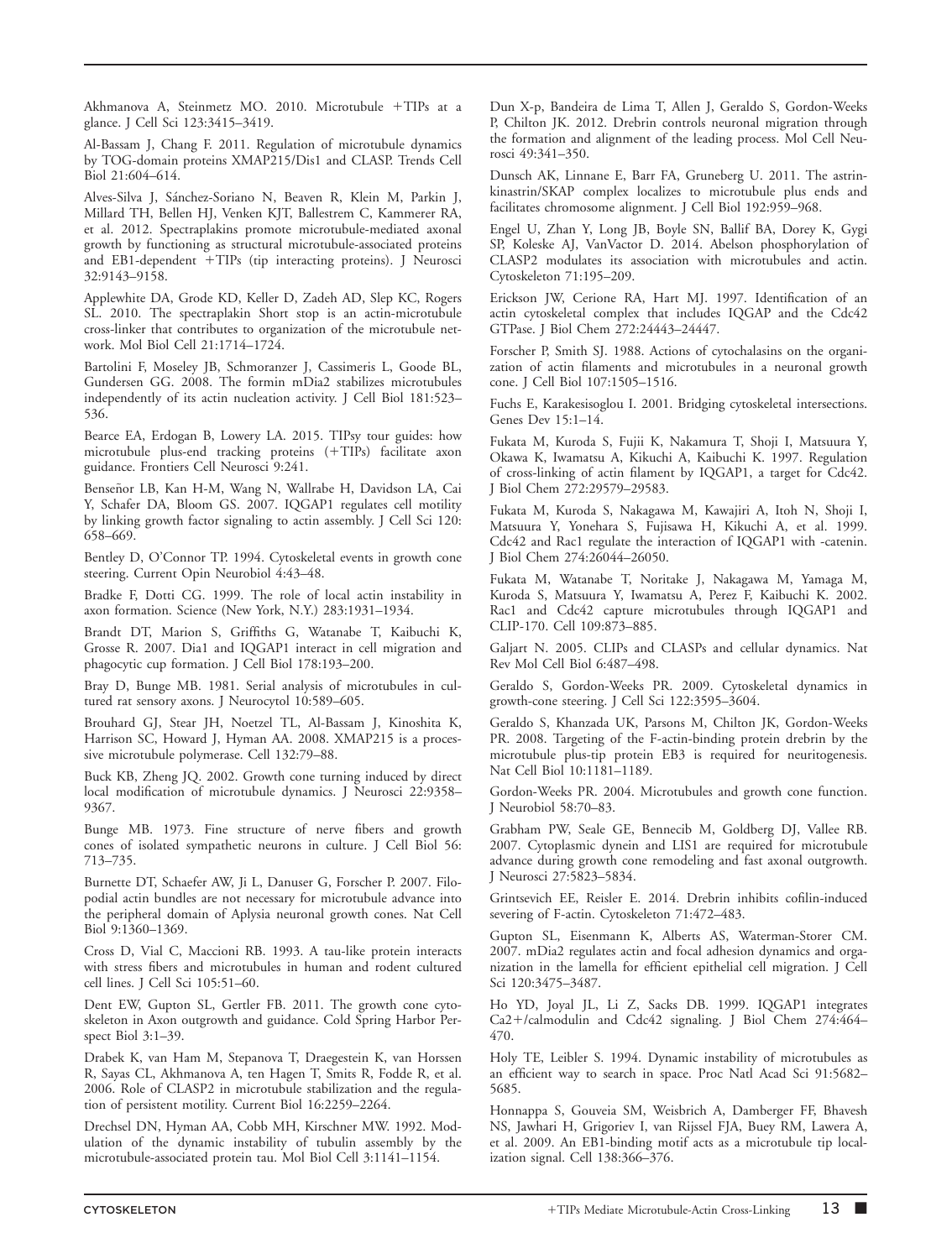Hur E-M, Saijilafu Lee BD, Kim S-J, Xu W-L Zhou F-Q. 2011. GSK3 controls axon growth via CLASP-mediated regulation of growth cone microtubules. Genes Dev 25:1968–1981.

Ishizaki T, Morishima Y, Okamoto M, Furuyashiki T, Kato T, Narumiya S. 2001. Coordination of microtubules and the actin cytoskeleton by the Rho effector mDia1. Nat Cell Biol 3:8–14.

Jaiswal R, Stepanik V, Rankova A, Molinar O, Goode BL, McCartney BM. 2013. Drosophila homologues of adenomatous Polyposis Coli (APC) and the formin diaphanous collaborate by a conserved mechanism to stimulate actin filament assembly. J Biol Chem 288:13897–13905.

Jay DG. 2000. The clutch hypothesis revisited: ascribing the roles of actin-associated proteins in filopodial protrusion in the nerve growth cone. J Neurobiol 44:114–125.

Ka M, Jung E-M, Mueller U, Kim W-Y. 2014. MACF1 regulates the migration of pyramidal neurons via microtubule dynamics and GSK-3 signaling. Dev Biol 395:4–18.

Kholmanskikh SS, Dobrin JS, Wynshaw-Boris A, Letourneau PC, Ross ME. 2003. Disregulated RhoGTPases and actin cytoskeleton contribute to the migration defect in Lis1-deficient neurons. J Neurosc 23:8673–8681.

Kholmanskikh SS, Koeller HB, Wynshaw-Boris A, Gomez T, Letourneau PC, Ross ME. 2006. Calcium-dependent interaction of Lis1 with IQGAP1 and Cdc42 promotes neuronal motility. Nat Neurosci 9:50–57.

Kodama A, Karakesisoglou I, Wong E, Vaezi A, Fuchs E. 2003. ACF7: an essential integrator of microtubule dynamics. Cell 115:343–354.

Koester MP, Müller O, Pollerberg GE. 2007. Adenomatous polyposis coli is differentially distributed in growth cones and modulates their steering. J Neurosci 27:12590–12600.

Koleske AJ, Gifford AM, Scott ML, Nee M, Bronson RT, Miczek KA, Baltimore D. 1998. Essential roles for the Abl and Arg tyrosine kinases in neurulation. Neuron 21:1259–1272.

Komarova Y, De Groot CO, Grigoriev I, Gouveia SM, Munteanu EL, Schober JM, Honnappa S, Buey RM, Hoogenraad CC, Dogterom M, et al. 2009. Mammalian end binding proteins control persistent microtubule growth. J Cell Biol 184:691–706.

Kreis P, Hendricusdottir R, Kay L, Papageorgiou IE, van Diepen M, Mack T, Ryves J, Harwood A, Leslie NR, Kann O, et al. 2013. Phosphorylation of the actin binding protein Drebrin at S647 is regulated by neuronal activity and PTEN. PloS One 8:e71957

Kuroda S, Fukata M, Kobayashi K, Nakafuku M, Nomura N, Iwamatsu A, Kaibuchi K. 1996. Identification of IQGAP as a putative target for the small GTPases, Cdc42 and Rac1. J Biol Chem 271:23363–23367.

Lanier LM, Gertler FB. 2000. From Abl to actin: Abl tyrosine kinase and associated proteins in growth cone motility. Current Opin Neurobiol 10:80–87.

Le Clainche C, Schlaepfer D, Ferrari A, Klingauf M, Grohmanova K, Veligodskiy A, Didry D, Le D, Egile C, Carlier M-F, et al. 2007. IQGAP1 stimulates actin assembly through the N-WASP-Arp2/3 pathway. J Biol Chem 282:426–435.

Lee AC, Suter DM. 2008. Quantitative analysis of microtubule dynamics during adhesion-mediated growth cone guidance. Dev Neurobiol 68:1363–1377.

Lee H, Engel U, Rusch J, Scherrer S, Sheard K, Van Vactor D. 2004. The microtubule plus end tracking protein Orbit/MAST/ CLASP acts downstream of the tyrosine kinase Abl in mediating axon guidance. Neuron 42:913–926.

Letourneau PC. 1983. Differences in the organization of actin in the growth cones compared with the neurites of cultured neurons from chick embryos. J Cell Biol 97:963–973.

Leung CL, Sun D, Zheng M, Knowles DR, Liem RK. 1999. Microtubule actin cross-linking factor (MACF): a hybrid of dystonin and dystrophin that can interact with the actin and microtubule cytoskeletons. J Cell Biol 147:1275–1286.

Leung L, Holt CE. 2012. Imaging axon pathfinding in Xenopus in vivo. Cold Spring Harbor Protocols 2012:984–991.

Lewkowicz E, Herit F, Clainche CL, Bourdoncle P, Perez F, Niedergang F. 2008. The microtubule-binding protein CLIP-170 coordinates mDia1 and actin reorganization during CR3-mediated phagocytosis. J Cell Biol 183:1287–1298.

Lin CH, Forscher P. 1995. Growth cone advance is inversely proportional to retrograde F-actin flow. Neuron 14:763–771.

Lin CH, Thompson CA, Forscher P. 1994. Cytoskeletal reorganization underlying growth cone motility. Current Opin Neurobiol 4: 640–647.

Lowery LA, Lee H, Lu C, Murphy R, Obar RA, Zhai B, Schedl M, Van Vactor D, Zhan Y. 2010. Parallel genetic and proteomic screens identify msps as a clasp-abl pathway interactor in Drosophila. Genetics 185:1311–1325.

Lowery LA, Stout A, Faris AE, Ding L, Baird MA, Davidson MW, Danuser G, Van Vactor D. 2013. Growth cone-specific functions of XMAP215 in restricting microtubule dynamics and promoting axonal outgrowth. Neural Dev 8:22

Lowery LA, Van Vactor D. 2009. The trip of the tip: understanding the growth cone machinery. Nat Rev Mol Cell Biol 10:332–343.

Lu W, Fox P, Lakonishok M, Davidson MW, Gelfand VI. 2013. Initial neurite outgrowth in Drosophila neurons is driven by kinesin-powered microtubule sliding. Current Biol CB 23:1018– 1023.

Maier B, Kirsch M, Anderhub S, Zentgraf H, Kramer A. 2013. The novel actin/focal adhesion-associated protein MISP is involved in mitotic spindle positioning in human cells. Cell Cycle (Georgetown, Tex.) 12:1457–1471.

Maier B, Kirsch M, Anderhub S, Zentgraf H, Krämer A. 2014. The novel actin/focal adhesion-associated protein MISP is involved in mitotic spindle positioning in human cells. Cell Cycle 12:1457– 1471.

Margaron Y, Fradet N, Côté JF. 2013. ELMO recruits actin crosslinking family 7 (ACF7) at the cell membrane for microtubule capture and stabilization of cellular protrusions. J Biol Chem 288: 1184–1199.

Marsh L, Letourneau PC. 1984. Growth of neurites without filopodial or lamellipodial activity in the presence of cytochalasin B. J Cell Biol 99:2041–2047.

Marshall TW, Lloyd IE, Delalande JM, Näthke I, Rosenblatt J. 2011. The tumor suppressor adenomatous polyposis coli controls the direction in which a cell extrudes from an epithelium. Mol Biol Cell 22:3962–3970.

Marx A, Godinez WJ, Tsimashchuk V, Bankhead P, Rohr K, Engel U. 2013. Xenopus cytoplasmic linker-associated protein 1 (XCLASP1) promotes axon elongation and advance of pioneer microtubules. Mol Biol Cell 24:1544–1558.

Mateer SC, McDaniel AE, Nicolas V, Habermacher GM, Lin M-JS, Cromer DA, King ME, Bloom GS. 2002. The mechanism for regulation of the F-actin binding activity of IQGAP1 by calcium/ calmodulin. J Biol Chem 277:12324–12333.

Medeiros NA, Burnette DT, Forscher P. 2006. Myosin II functions in actin-bundle turnover in neuronal growth cones. Nat Cell Biol 8:215–226.

Mikati MA, Grintsevich EE, Reisler E. 2013. Drebrin-induced stabilization of actin filaments. J Biol Chem 288:19926–19938.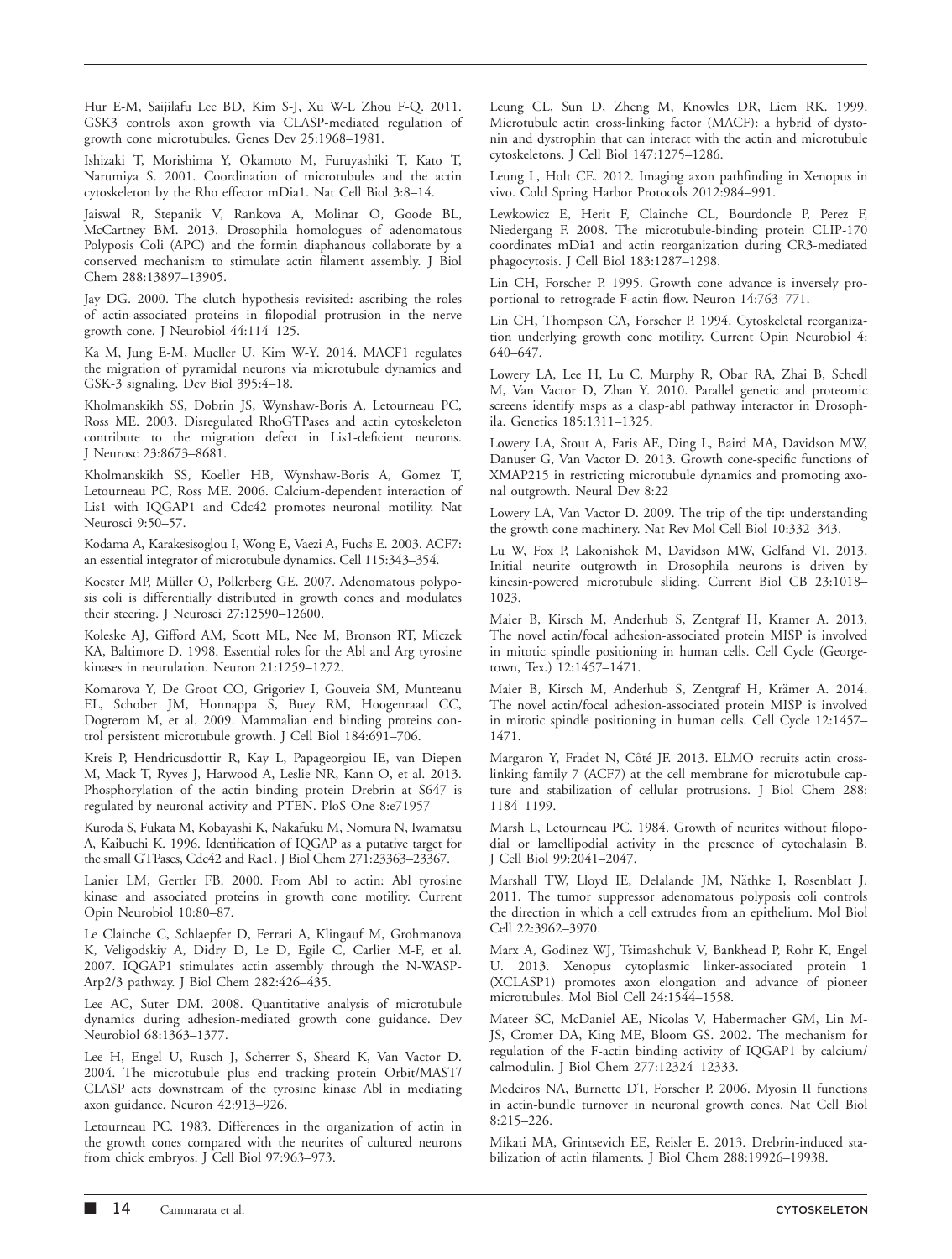Mitchison T, Kirschner M. 1984. Dynamic instability of microtubule growth. Nature 312:237–242.

Mitchison T, Kirschner M. 1988. Cytoskeletal dynamics and nerve growth. Neuron 1:761–772.

Moseley JB, Bartolini F, Okada K, Wen Y, Gundersen GG, Goode BL. 2007. Regulated binding of adenomatous polyposis coli protein to actin. J Biol Chem 282:12661–12668.

Myers KA, Tint I, Nadar CV, He Y, Black MM, Baas PW. 2006. Antagonistic forces generated by cytoplasmic dynein and myosin-II during growth cone turning and axonal retraction. Traffic (Copenhagen, Denmark) 7:1333–1351.

Nwagbara BU, Faris AE, Bearce EA, Erdogan B, Ebbert PT, Evans MF, Rutherford EL, Enzenbacher TB, Lowery LA. 2014. TACC3 is a microtubule plus-end tracking protein that promotes axon elongation and also regulates microtubule plus end dynamics in multiple embryonic cell types. Mol Biol Cell 25:3350–3362.

O'Connor TP, Bentley D. 1993. Accumulation of actin in subsets of pioneer growth cone filopodia in response to neural and epithelial guidance cues in situ. J Cell Biol 123:935–948.

Okada K, Bartolini F, Deaconescu AM, Moseley JB, Dogic Z, Grigorieff N, Gundersen GG, Goode BL. 2010. Adenomatous polyposis coli protein nucleates actin assembly and synergizes with the formin mDia1. J Cell Biol 189:1087–1096.

Palazzo AF, Cook TA, Alberts AS, Gundersen GG. 2001. mDia mediates Rho-regulated formation and orientation of stable microtubules. Nat Cell Biol3:723–729.

Pedrotti B, Islam K. 1996. Dephosphorylated but not phosphorylated microtubule associated protein MAP1B binds to microfilaments. FEBS Lett 388:131–133.

Preciado López M, Huber F, Grigoriev I, Steinmetz MO, Akhmanova A, Koenderink GH, Dogterom M. 2014. Actin-microtubule coordination at growing microtubule ends. Nat Commun 5:4778.

Purro SA, Ciani L, Hoyos-Flight M, Stamatakou E, Siomou E, Salinas PC. 2008. Wnt regulates axon behavior through changes in microtubule growth directionality: a new role for adenomatous polyposis coli. J Neurosci 28:8644–8654.

Reiner O, Carrozzo R, Shen Y, Wehnert M, Faustinella F, Dobyns WB, Caskey CT, Ledbetter DH. 1993. Isolation of a Miller–Dicker lissencephaly gene containing G protein  $\beta$ -subunit-like repeats. Nature 364:717–721.

Rodriguez OC, Schaefer AW, Mandato CA, Forscher P, Bement WM, Waterman-Storer CM. 2003. Conserved microtubule-actin interactions in cell movement and morphogenesis. Nat Cell Biol 5: 599–609.

Sabry JH, O'Connor TP, Evans L, Toroian-Raymond A, Kirschner M, Bentley D. 1991. Microtubule behavior during guidance of pioneer neuron growth cones in situ. J Cell Biol 115:381–395.

Sanchez-Soriano N, Travis M, Dajas-Bailador F, Gonçalves-Pimentel C, Whitmarsh AJ, Prokop A. 2009. Mouse ACF7 and drosophila short stop modulate filopodia formation and microtubule organisation during neuronal growth. J Cell Sci 122:2534–2542.

Schaefer AW, Kabir N, Forscher P. 2002. Filopodia and actin arcs guide the assembly and transport of two populations of microtubules with unique dynamic parameters in neuronal growth cones. J Cell Biol 158:139–152.

Schaefer AW, Schoonderwoert VTG, Ji L, Mederios N, Danuser G, Forscher P. 2008. Coordination of actin filament and microtubule dynamics during neurite outgrowth. Dev Cell 15:146–162.

Sharma S, Grintsevich EE, Phillips ML, Reisler E, Gimzewski JK. 2011. Atomic force microscopy reveals drebrin induced remodeling of f-actin with subnanometer resolution. Nano Lett 11:825–827.

Sharma VM, Litersky JM, Bhaskar K, Lee G. 2007. Tau impacts on growth-factor-stimulated actin remodeling. J Cell Sci 120:748– 757.

Slep KC, Rogers SL, Elliott SL, Ohkura H, Kolodziej PA, Vale RD. 2005. Structural determinants for EB1-mediated recruitment of APC and spectraplakins to the microtubule plus end. J Cell Biol 168:587–598.

Sonego M, Oberoi M, Stoddart J, Gajendra S, Hendricusdottir R, Oozeer F, Worth DC, Hobbs C, Eickholt BJ, Gordon-Weeks PR, et al. 2015. Drebrin regulates neuroblast migration in the postnatal mammalian brain. PloS One 10:e0126478.

Stehbens S, Wittmann T. 2012. Targeting and transport: how microtubules control focal adhesion dynamics. J Cell Biol 198:481– 489.

Stepanova T, Slemmer J, Hoogenraad CC, Lansbergen G, Dortland B, De Zeeuw CI, Grosveld F, van Cappellen G, Akhmanova A, Galjart N. 2003. Visualization of microtubule growth in cultured neurons via the use of EB3-GFP (end-binding protein 3-green fluorescent protein). J Neurosci 23:2655–2664.

Stroud MJ, Kammerer RA, Ballestrem C. 2011. Characterization of G2L3 (GAS2-like 3), a new microtubule- and actin-binding protein related to spectraplakins. J Biol Chem 286:24987–24995.

Suozzi KC, Wu X, Fuchs E. 2012. Spectraplakins: master orchestrators of cytoskeletal dynamics. J Cell Biol 465–475. p

Suter DM, Forscher P. 2000. Substrate-cytoskeletal coupling as a mechanism for the regulation of growth cone motility and guidance. J Neurobiol 44:97–113.

Swiech L, Blazejczyk M, Urbanska M, Pietruszka P, Dortland BR, Malik AR, Wulf PS, Hoogenraad CC, Jaworski J. 2011. CLIP-170 and IQGAP1 cooperatively regulate dendrite morphology. J Neurosci 31:4555–4568.

Tanabe K, Yamazaki H, Inaguma Y, Asada A, Kimura T, Takahashi J, Taoka M, Ohshima T, Furuichi T, Isobe T, et al. 2014. Phosphorylation of drebrin by cyclin-dependent kinase 5 and its role in neuronal migration. PloS One 9:e92291

Tanaka E, Ho T, Kirschner MW. 1995. The role of microtubule dynamics in growth cone motility and axonal growth. J Cell Biol 128:139–155.

Tanaka E, Kirschner MW. 1995. The role of microtubules in growth cone turning at substrate boundaries. J Cell Biol 128:127–137.

Tanaka EM, Kirschner MW. 1991. Microtubule behavior in the growth cones of living neurons during axon elongation. J Cell Biol 115:345–363.

Tortosa E, Galjart N, Avila J, Sayas CL. 2013. MAP1B regulates microtubule dynamics by sequestering EB1/3 in the cytosol of developing neuronal cells. EMBO J 32:1293–1306.

Tsvetkov AS, Samsonov A, Akhmanova A, Galjart N, Popov SV. 2007. Microtubule-binding proteins CLASP1 and CLASP2 interact with actin filaments. Cell Motility Cytoskeleton 64:519–530.

van der Vaart B, Franker MAM, Kuijpers M, Hua S, Bouchet BP, Jiang K, Grigoriev I, Hoogenraad CC, Akhmanova A. 2012. Microtubule plus-end tracking proteins SLAIN1/2 and ch-TOG promote axonal development. J Neurosci 14722–14728. p

van der Vaart B, Manatschal C, Grigoriev I, Olieric V, Gouveia SM, Bjelic S, Demmers J, Vorobjev I, Hoogenraad CC, Steinmetz MO, et al. 2011. SLAIN2 links microtubule plus end-tracking proteins and controls microtubule growth in interphase. J Cell Biol 193:1083–1099.

Van Vactor D, Sink H, Fambrough D, Tsoo R, Goodman CS. 1993. Genes that control neuromuscular specificity in Drosophila. Cell 73:1137–1153.